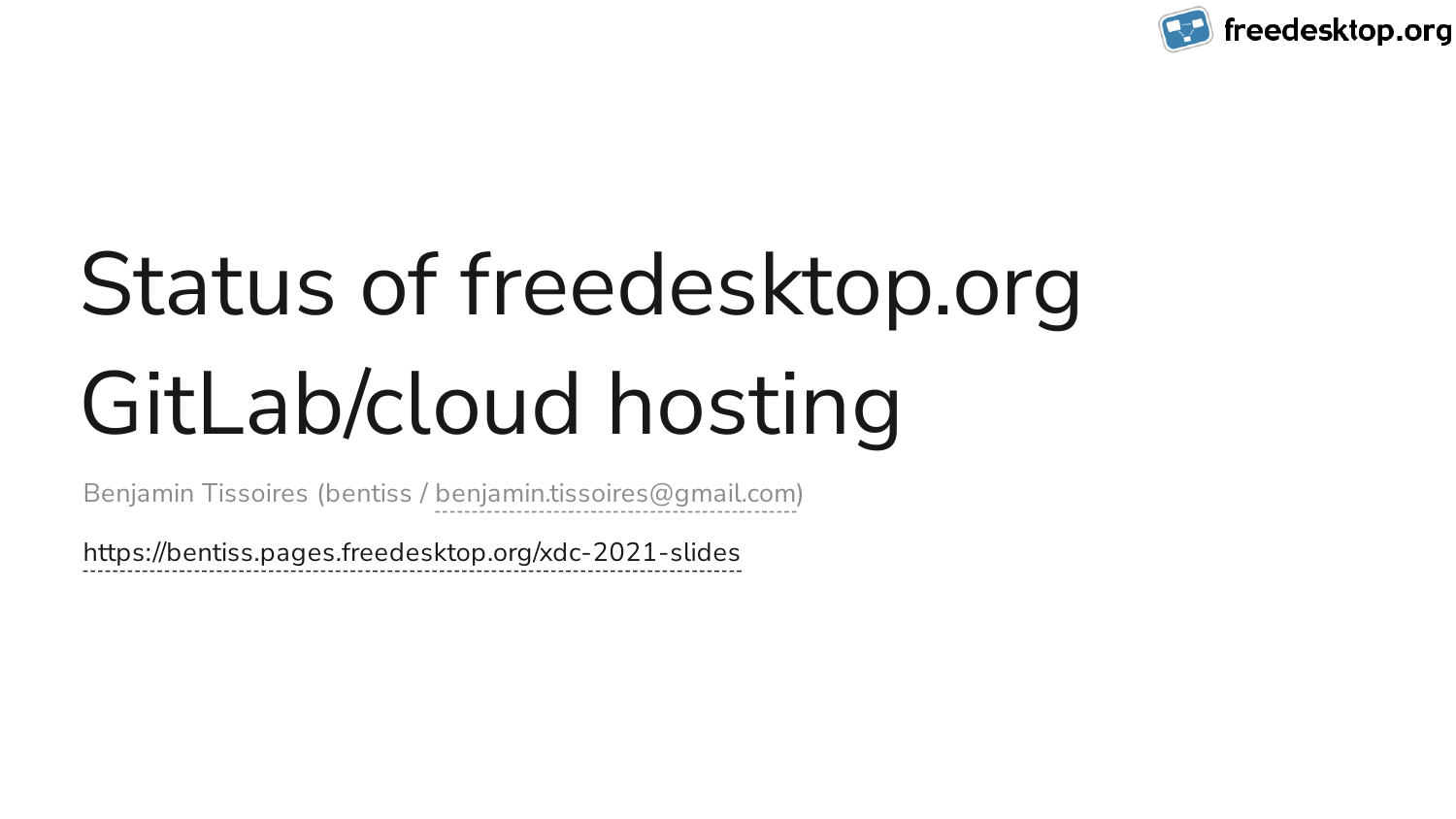### Hello

I am here because I am a freedesktop admin.

This is a followup presentation of the one I gave last year.

(I also work at Red Hat)



2 / 45

**I am Benjamin Tissoires (bentiss)**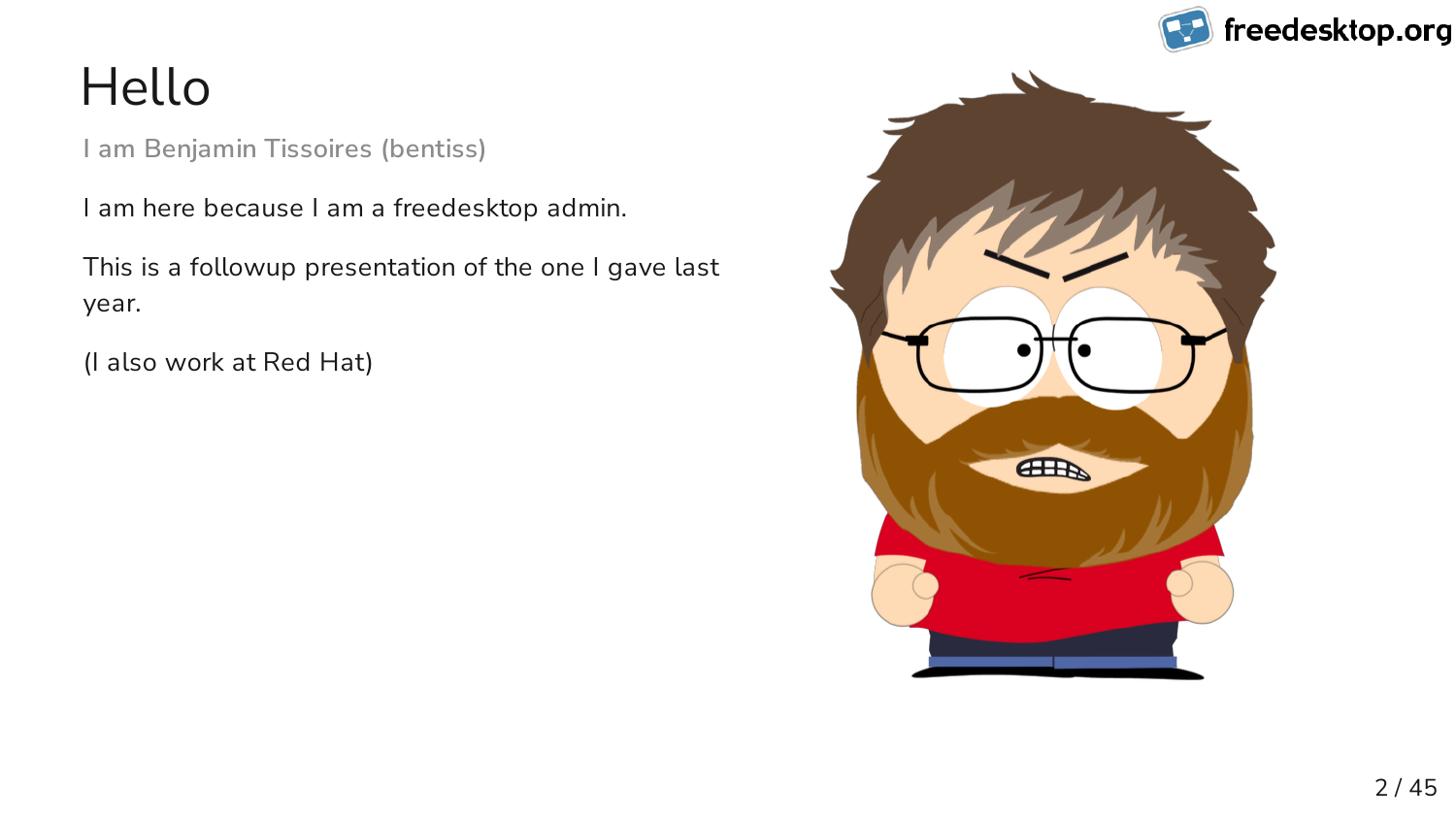### In the previous episode…

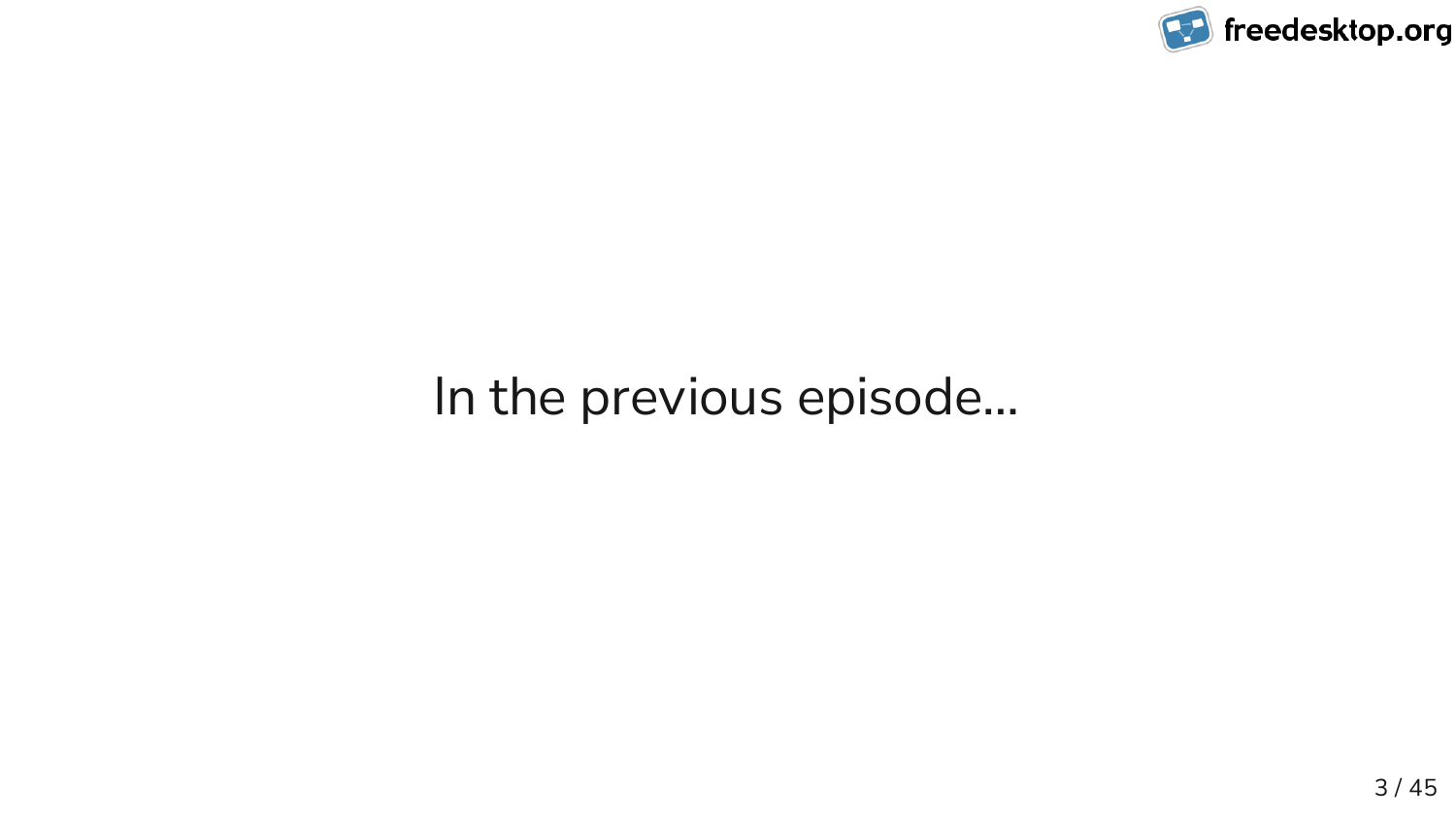### In the previous episode…

- $\overline{\phantom{0}}$  \$6000 a month
- aarrggh
- **docker-free-space**
- artifacts were chased down  $\blacksquare$
- git cache for mesa
- $\sim$ \$3000 a month

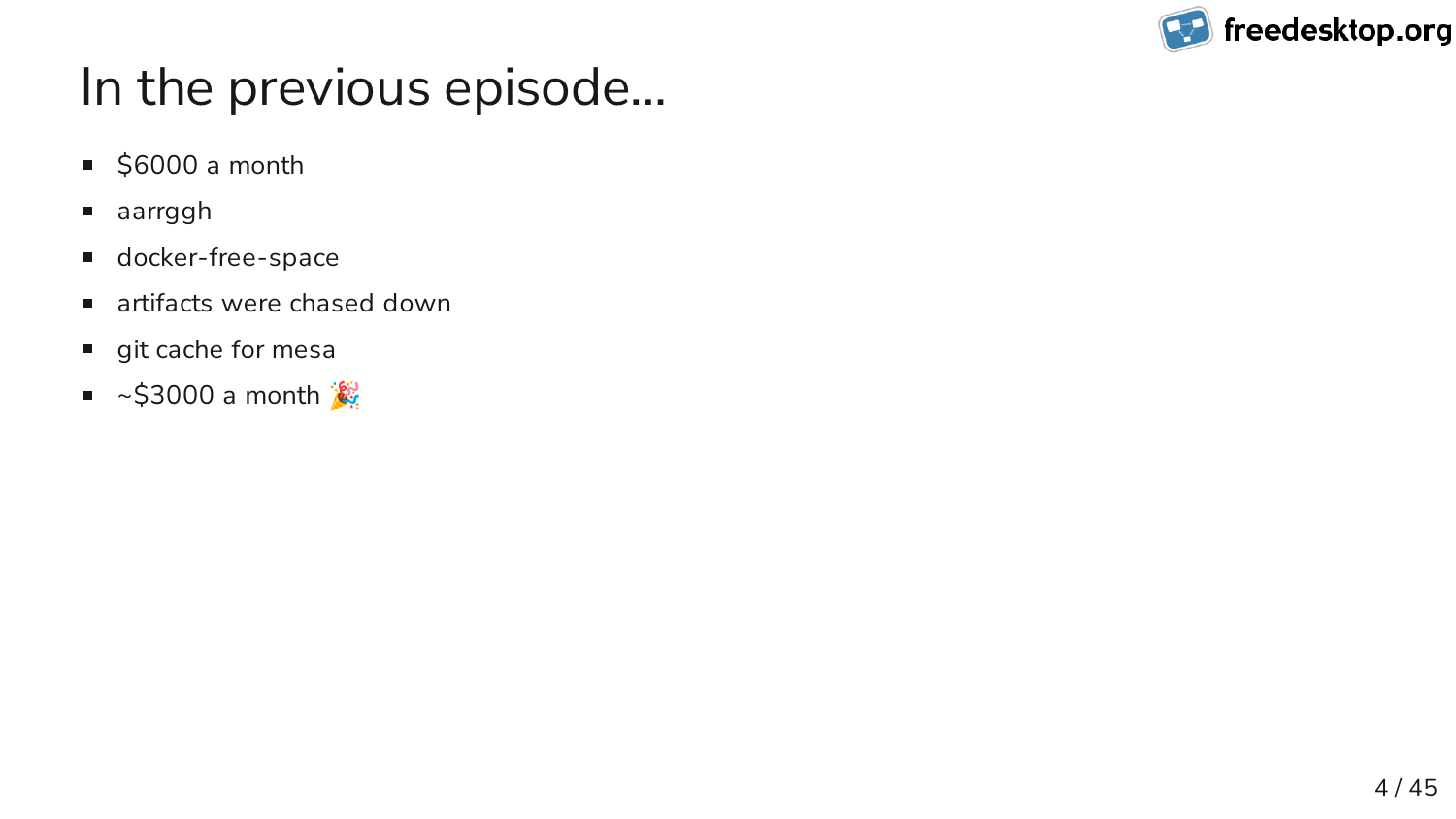# Clickbait: How to go from \$3000 a month to \$800 in 12 months?

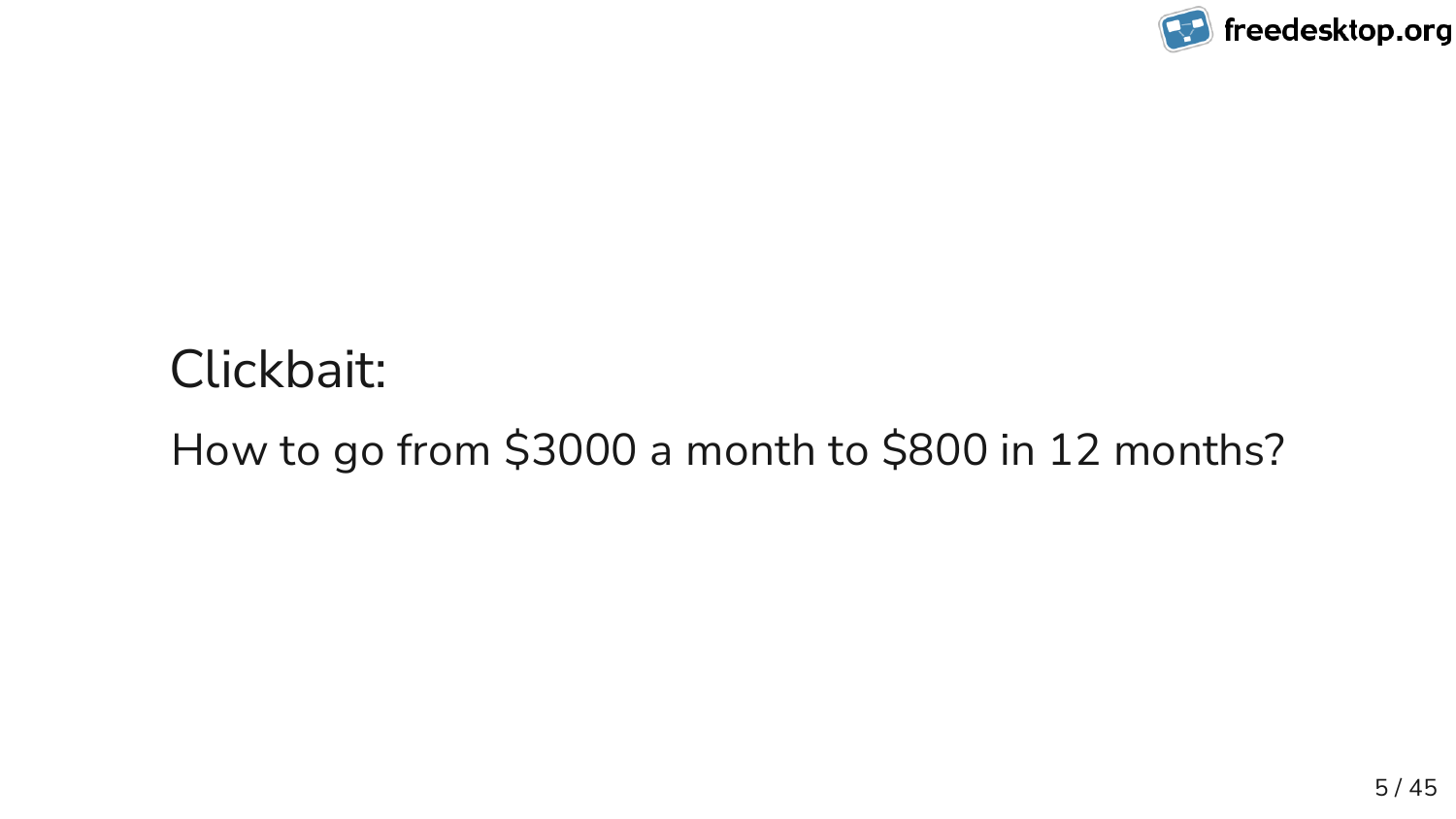### Current numbers





| <b>Promotions and others</b> | $\downarrow$ Subtotal |
|------------------------------|-----------------------|
| \$0.00                       | \$30,097.09           |

| \$1700.66 |
|-----------|
| \$1192.14 |
| \$1232.31 |
| \$1076.71 |
| \$953.04  |
| \$799.05  |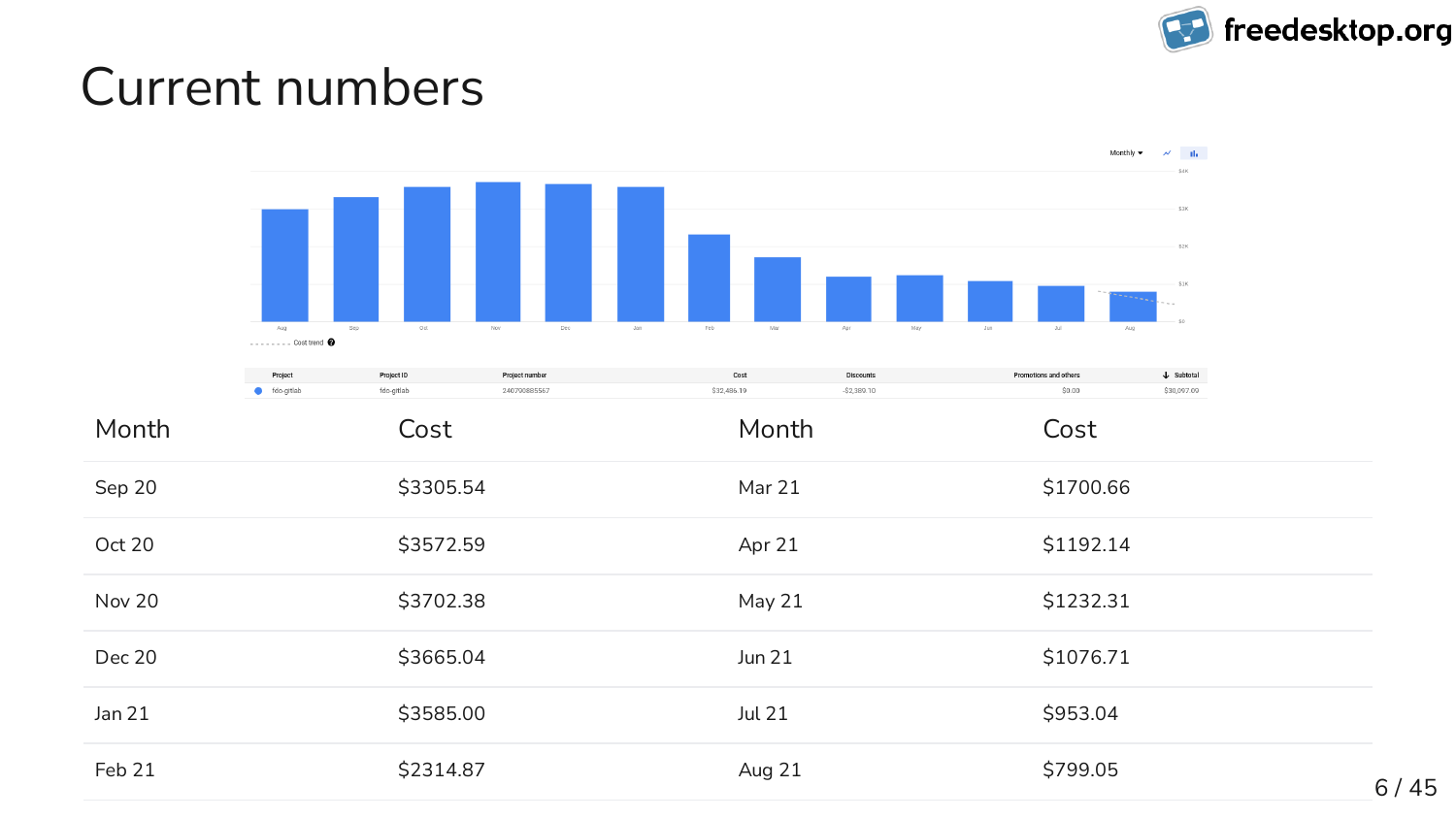# Sep 2020 - Feb 2021

host our own cluster on Equinix Metal (formerly Packet.net)  $\Box$ 

- keep the container registry on GCS (6TB of data)  $\blacksquare$
- have something equivalent of GCP
- do a migration to the new cluster without much downtime  $\Box$



constraints:

#### 7 / 45

The heat was gone, time to prototype a better solution: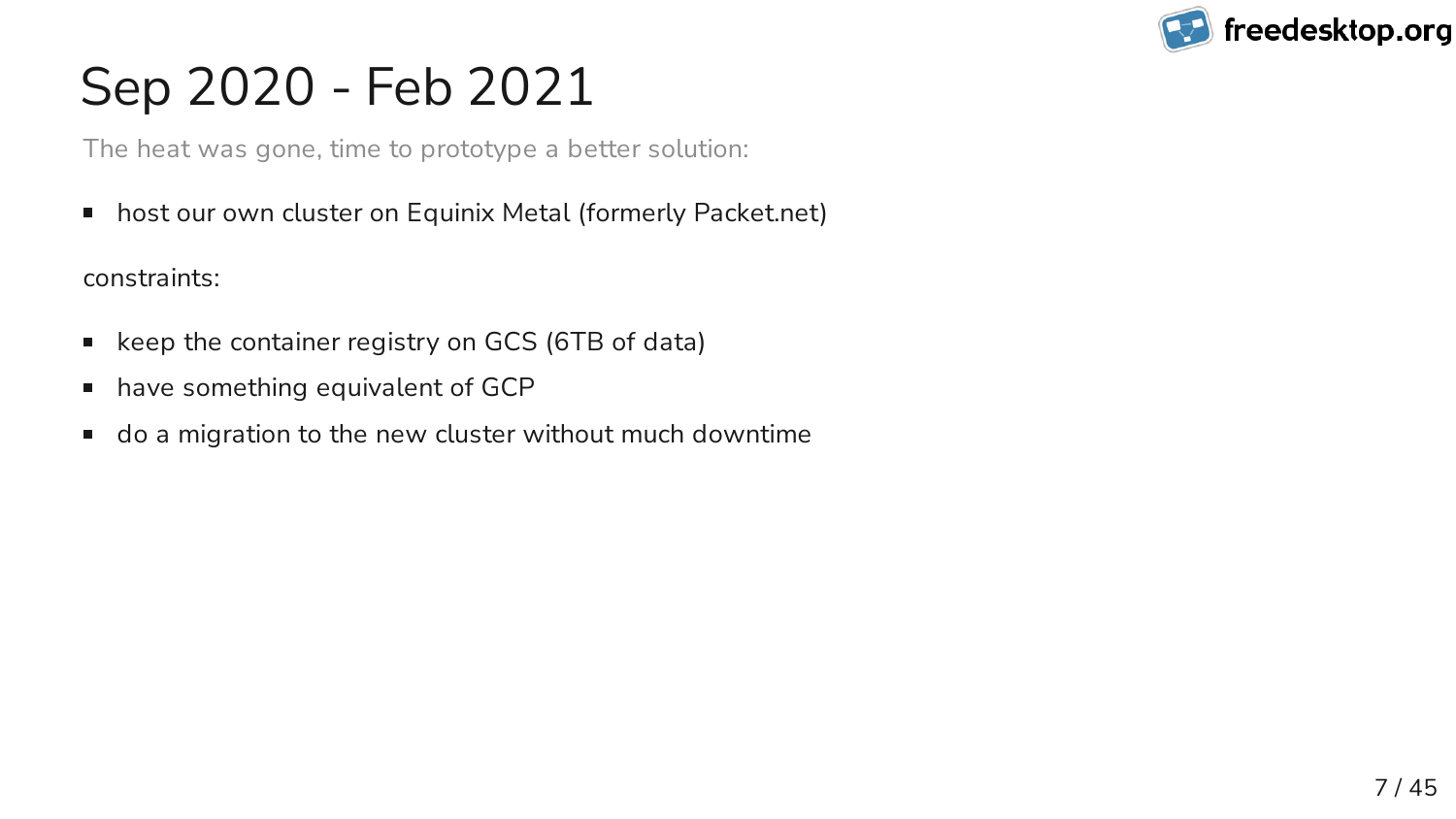# Initial deployment (Jan 2021)

- [k3s](https://k3s.io/) as a base
- 3 machines from Equinix Metal (one server + 2 agents)  $\overline{\phantom{a}}$
- wireguard for inter-node communication
- light storage through local SSDs on Ceph (git + db)  $\blacksquare$
- **heavier** storage through Equinix Metal Elastic Storage (artifacts)  $\overline{\phantom{a}}$
- [kilo](https://github.com/squat/kilo) to join both clusters
- custom [gobetween](http://gobetween.io/) tunnels to link services together  $\Box$

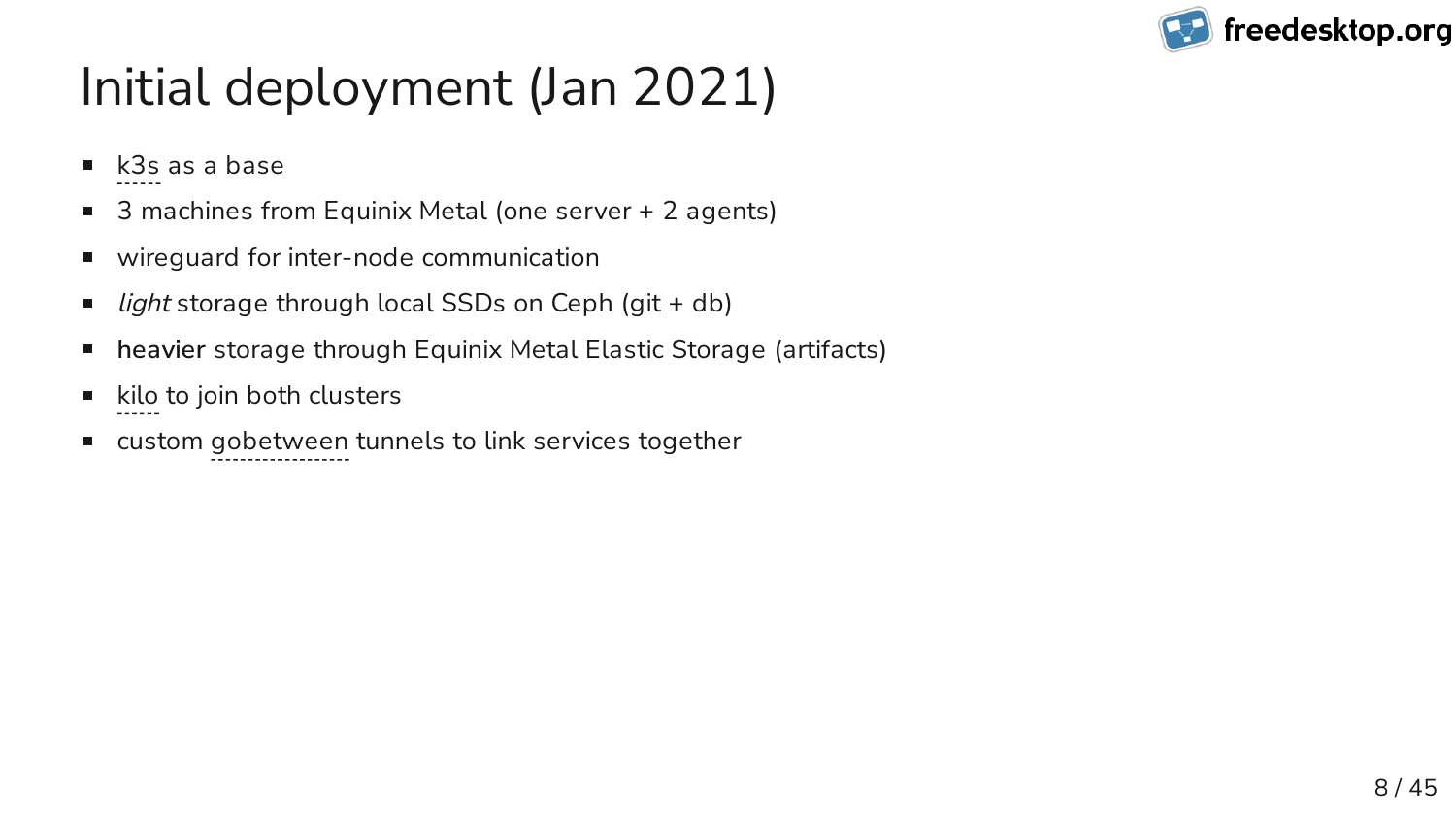# Initial deployment (Jan 2021)

- logging  $\Box$ 
	- replaced with EKS (Elastic Search + Kibana)
- redundancy of the main server
	- well, we had to move on and I couldn't make a high-availability cluster at that time



#### MISSING PIECES FROM GCP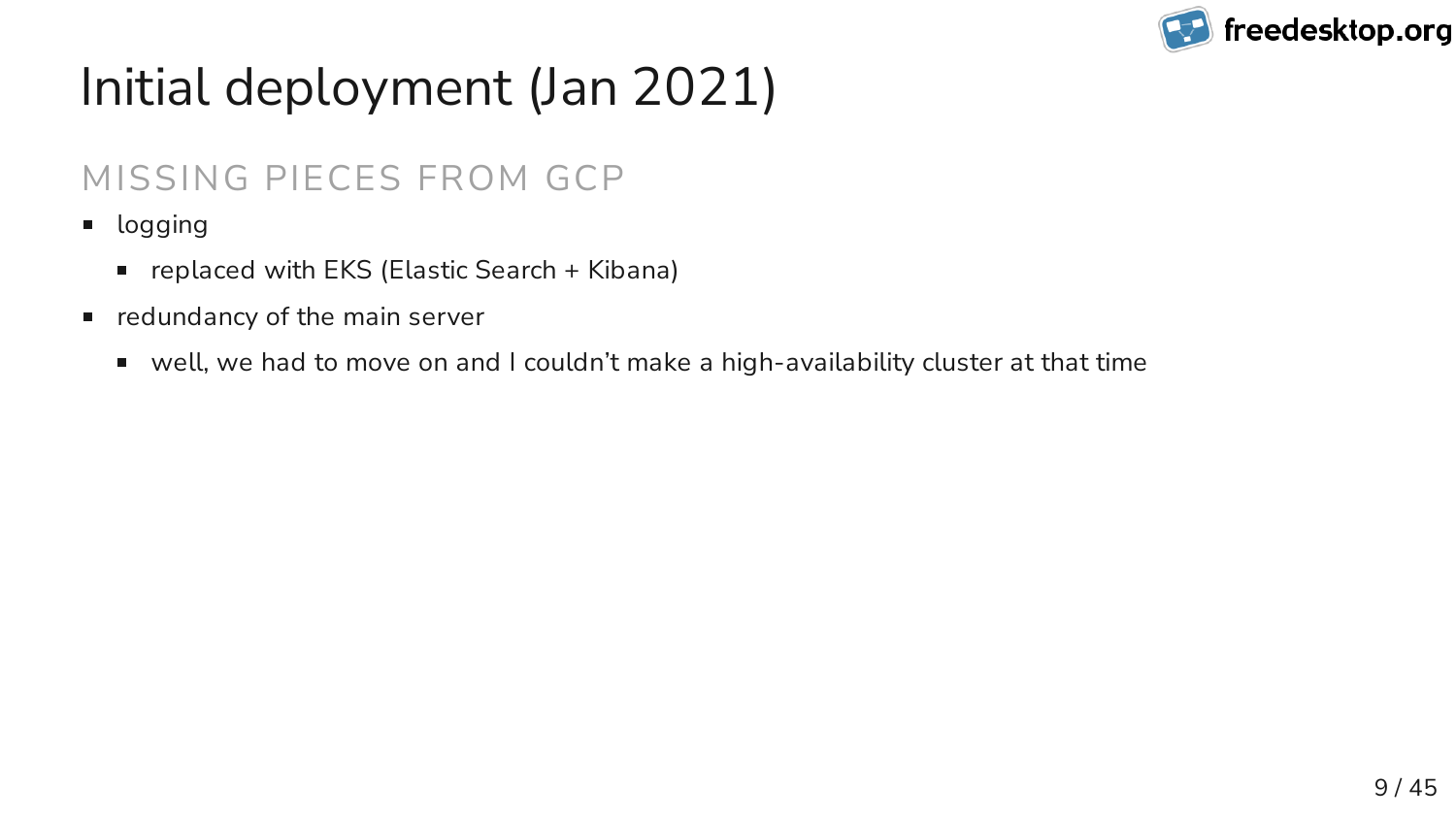## End of Jan 2021, beginning of Feb 2021: migration from GCP

- we moved all the git repos to Equinix Metal
- we moved most of the artifacts (couple of months before and all the job logs)
- on Feb 7, 2021 -> shut down of the service, and db migration, and update DNS  $\Box$
- then gradually killed the services on GCP, and removed nodes (VMs)  $\overline{\phantom{a}}$

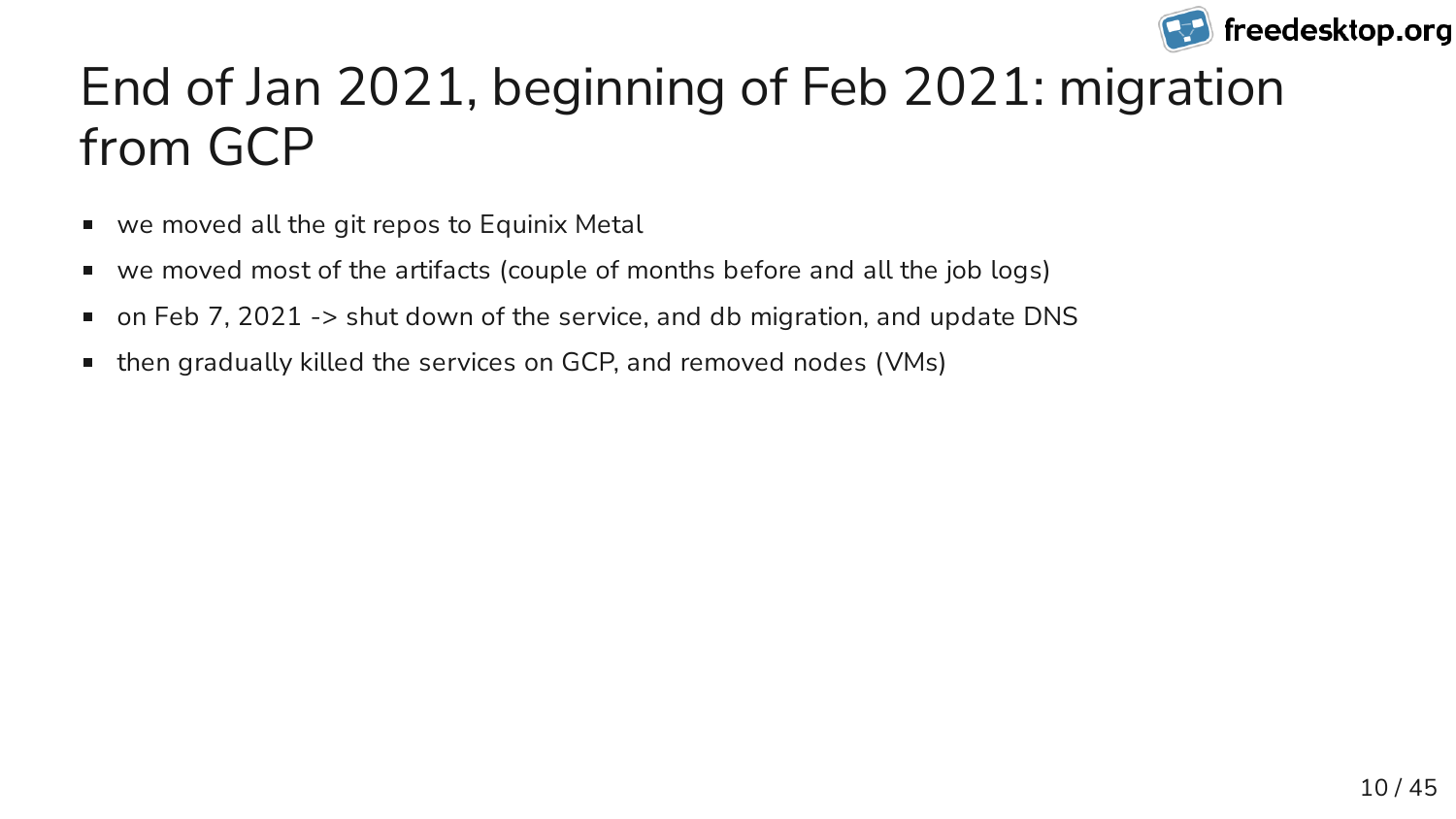### First migration





| <b>Promotions and others</b> | $\downarrow$ Subtotal |
|------------------------------|-----------------------|
| \$0.00                       | \$30,097.09           |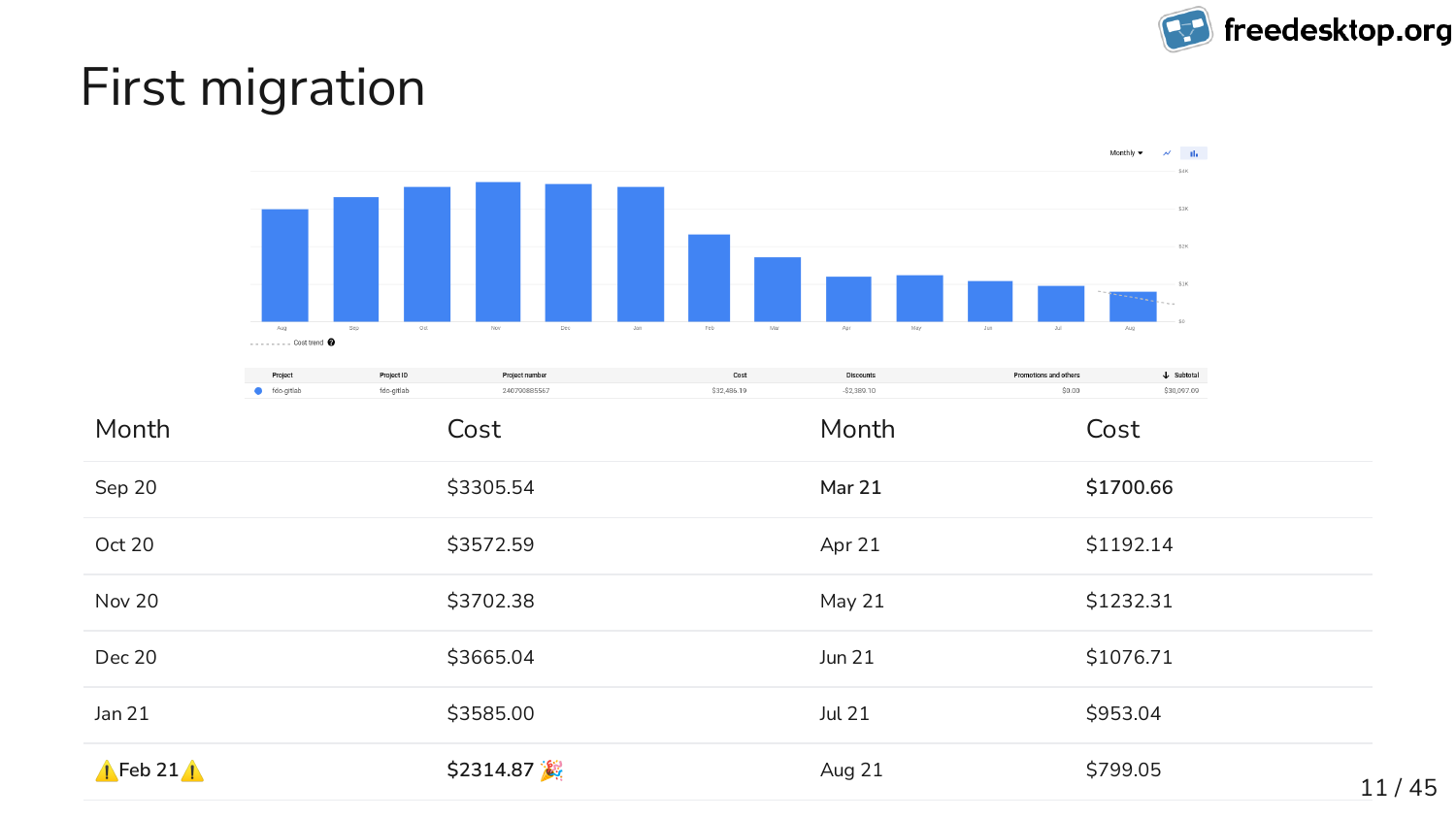#### What next?

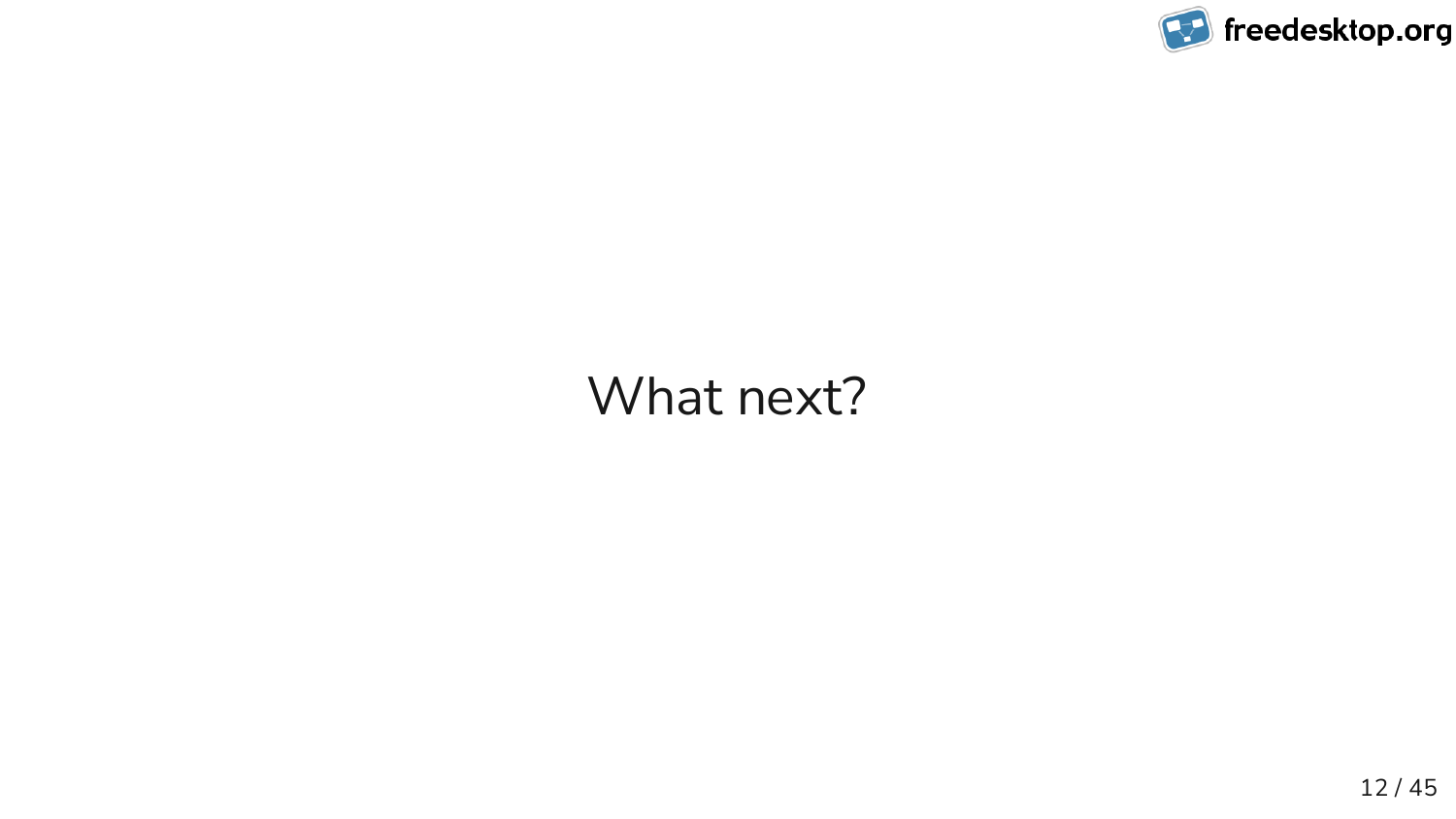# March 2021 -> May 2021

- the control plane (server) had no backups (GitLab has)  $\blacksquare$
- we would lose the entire cluster if it comes down  $\Box$



### worried about non High-Availability control plane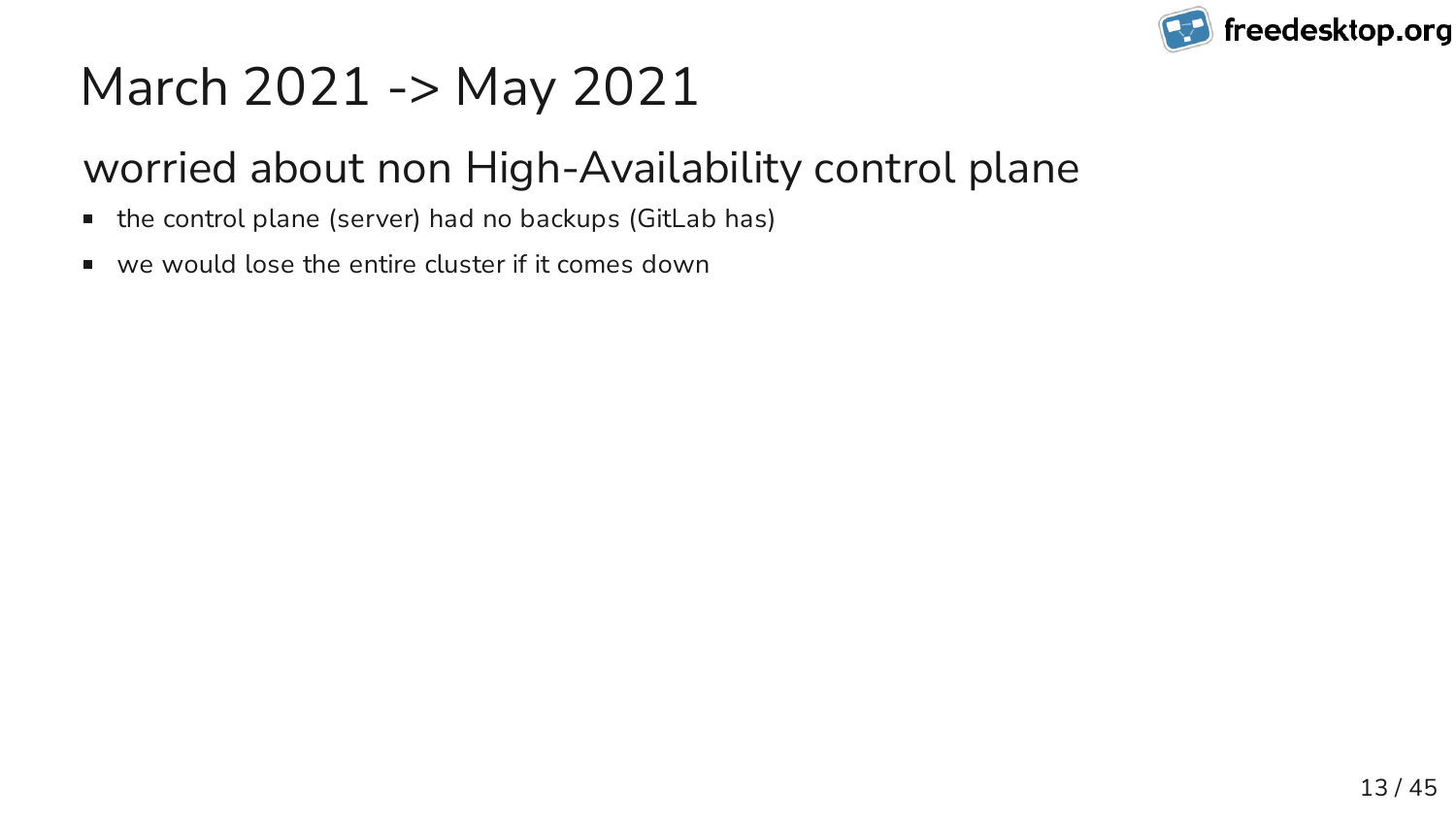# March 2021 -> May 2021

- discovered [kube-vip](https://kube-vip.io/)  $\Box$
- understood a little bit more BGP
- k3s got improved  $\overline{\phantom{a}}$
- started prototyping a k3s with HA control plane  $\blacksquare$



### worried about non High-Availability control plane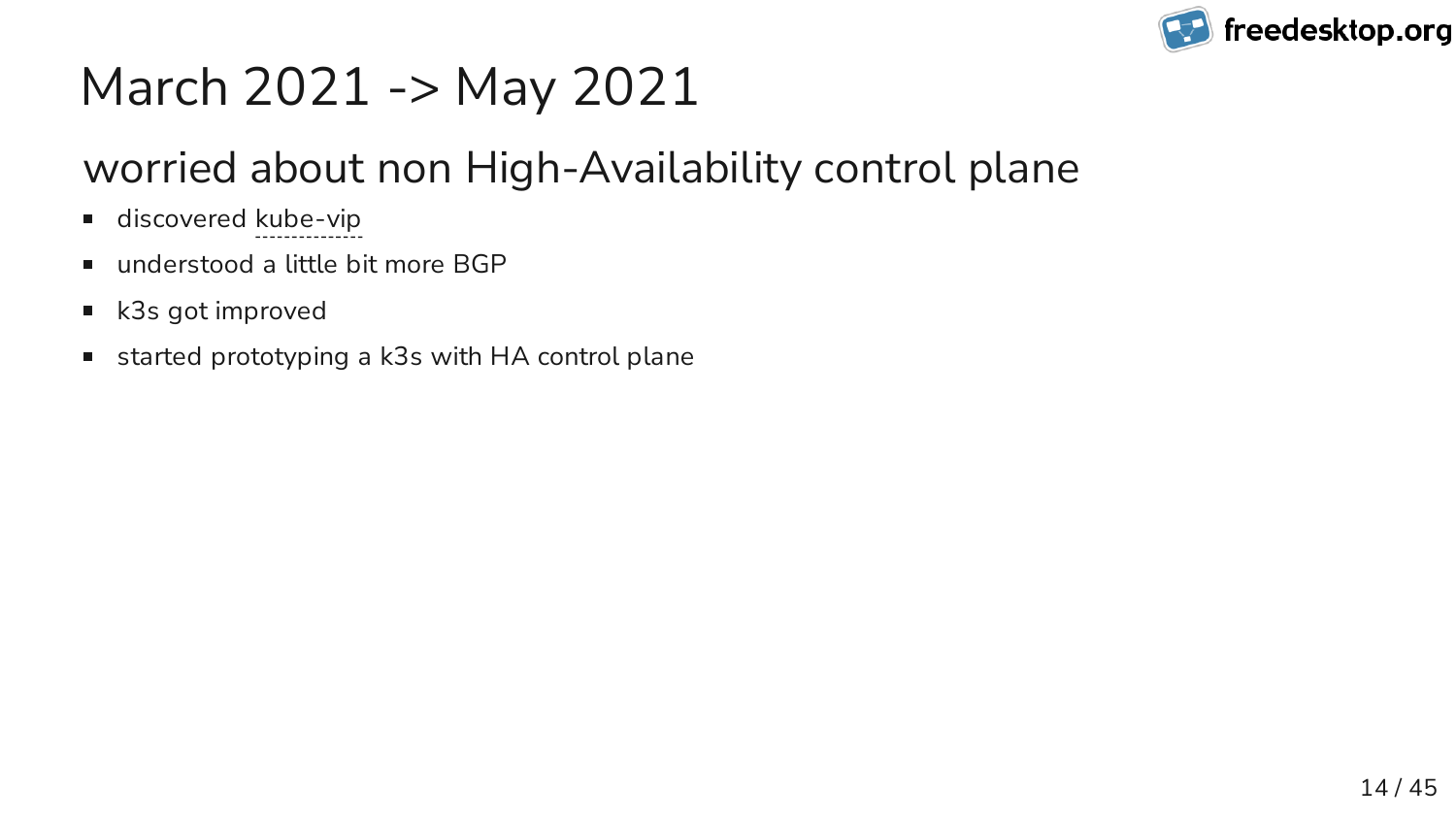### Oops, I killed the entire cluster

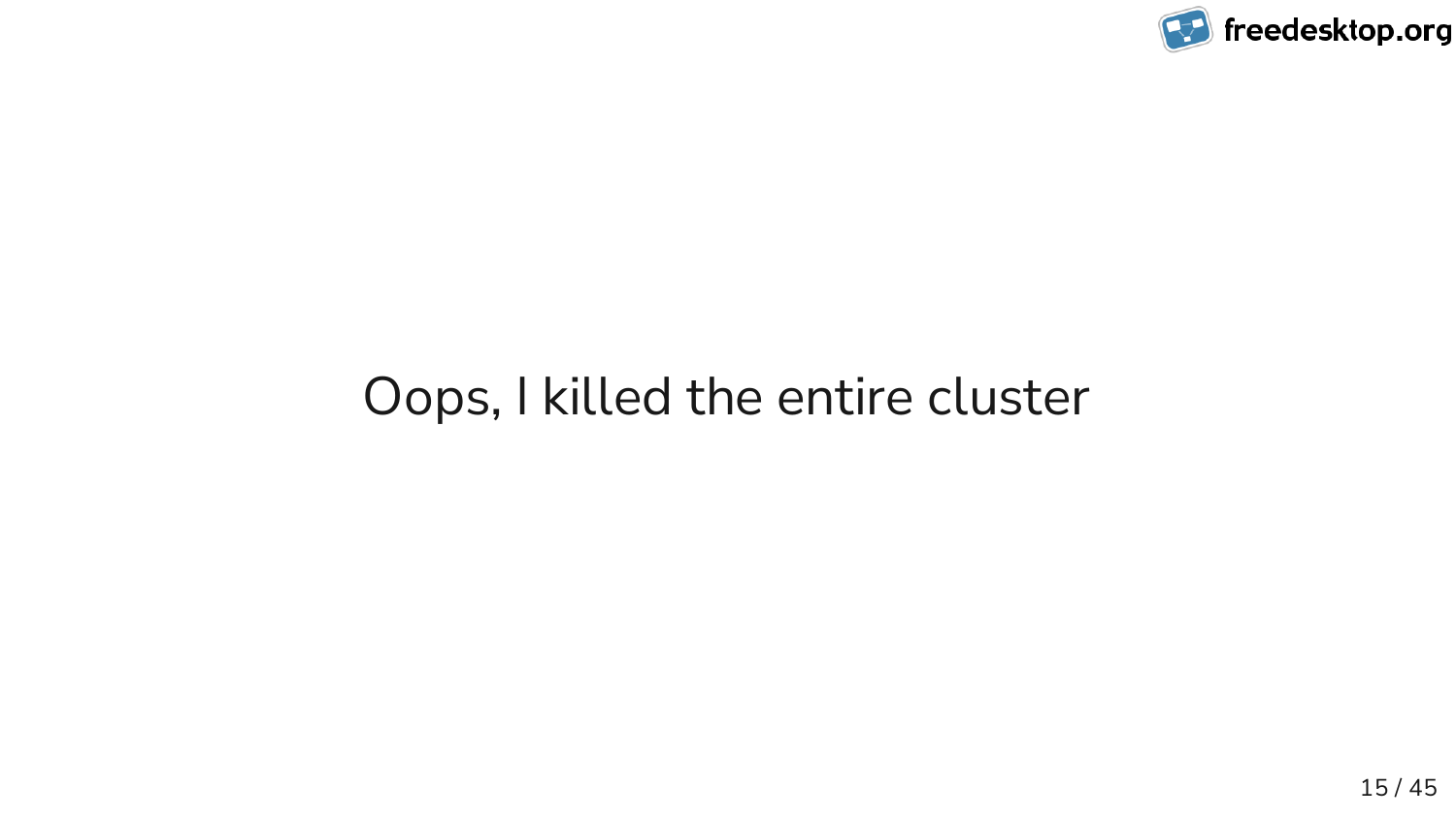# May 11 2021

- I followed the fresh docs and deployed the test cluster on the production cluster…  $\blacksquare$
- luckily the data was **not** lost, only hidden and not used  $\overline{\phantom{a}}$
- managed to recover it after a little bit of time to calm down



while testing the automated deployment of the cluster:

#### 16 / 45

#### OR THEREABOUTS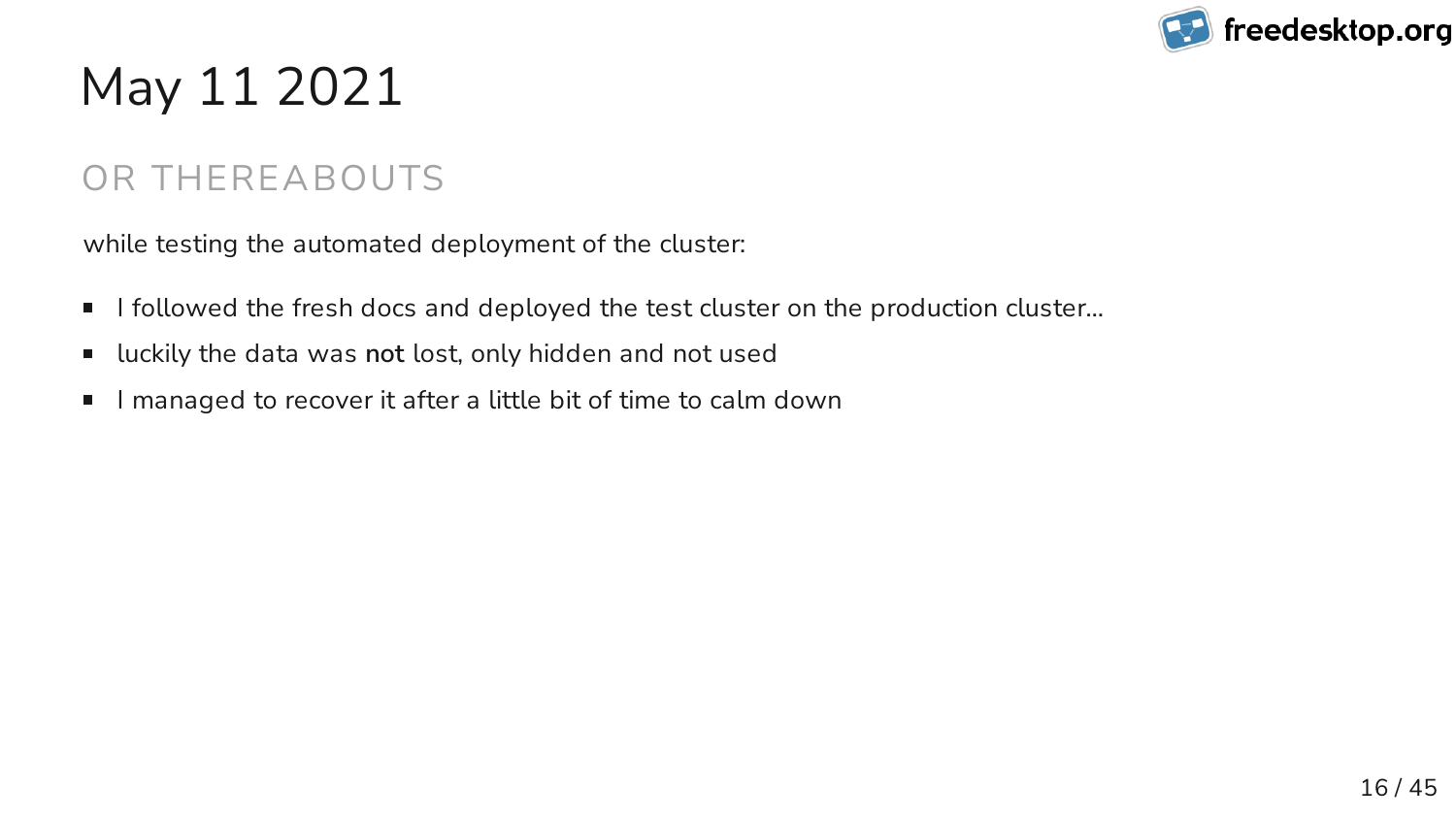# Oh, BTW, we almost lost all of our storage (SORT OF)

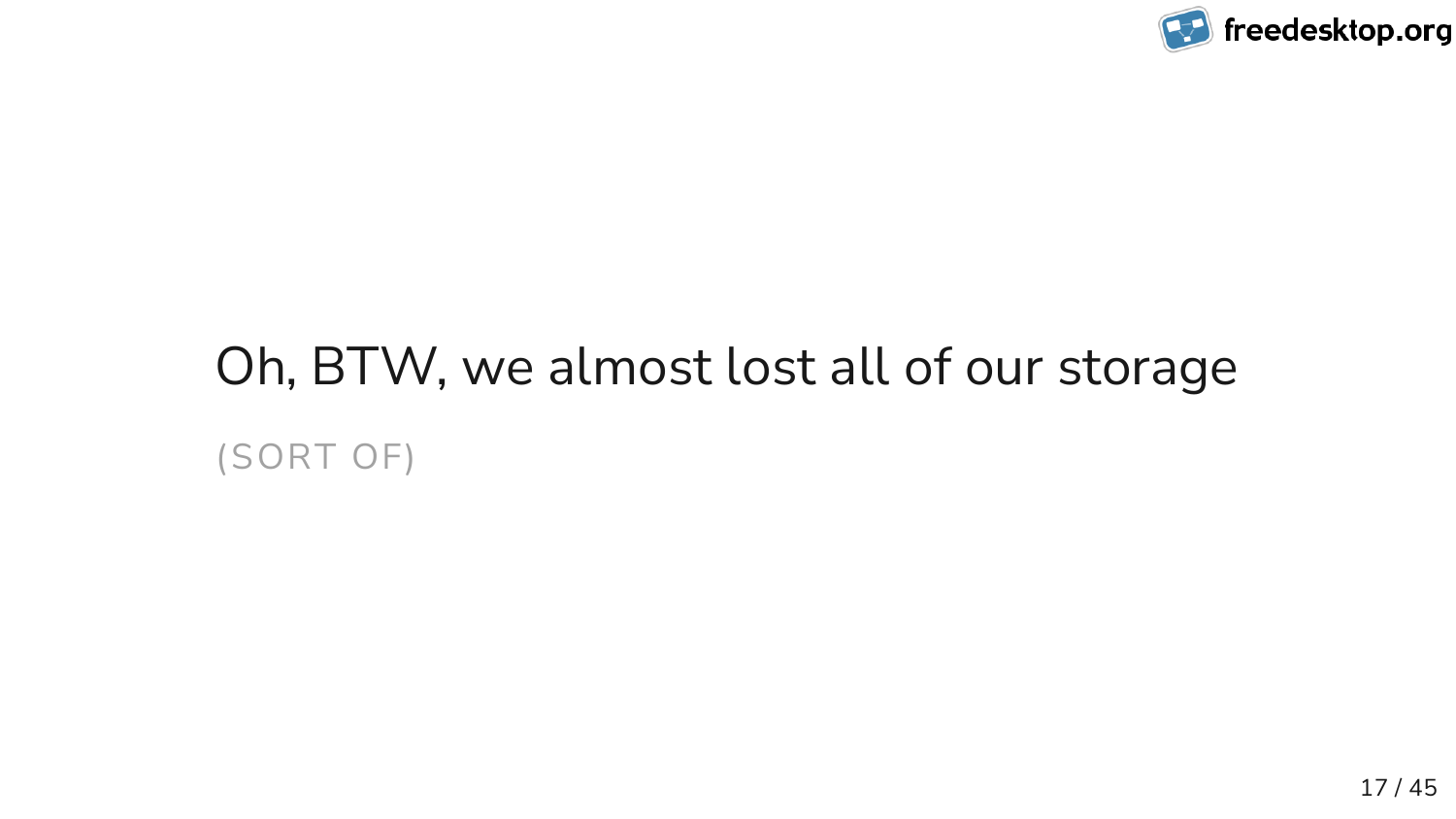# May 2021

Answer:

I think your approaching of expanding your cluster to include more local disk is the right option. Feel free to leverage some s1 machines or additional m1 to help you make it happen.



18 / 45

In an email to our Equinix Metal sponsor:

However, I realized last Saturday, that the elastic storage is going to be decommissioned very soon (on June 1st 2021).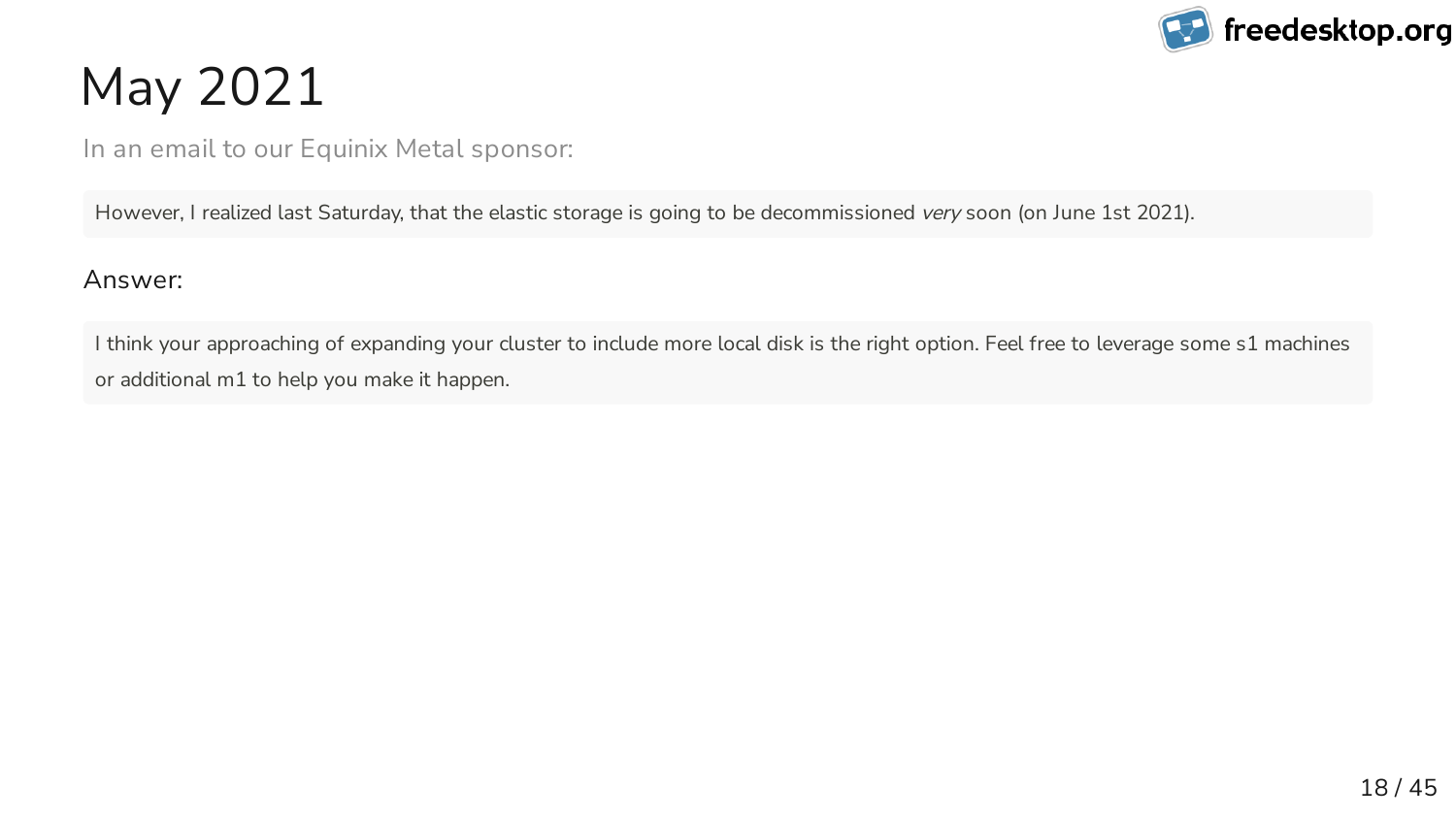# May 2021

Answer:

I think your approaching of expanding your cluster to include more local disk is the right option. Feel free to leverage some s1 machines or additional m1 to help you make it happen.



19 / 45

In an email to our Equinix Metal sponsor:

However, I realized last Saturday, that the elastic storage is going to be decommissioned very soon (on June 1st 2021).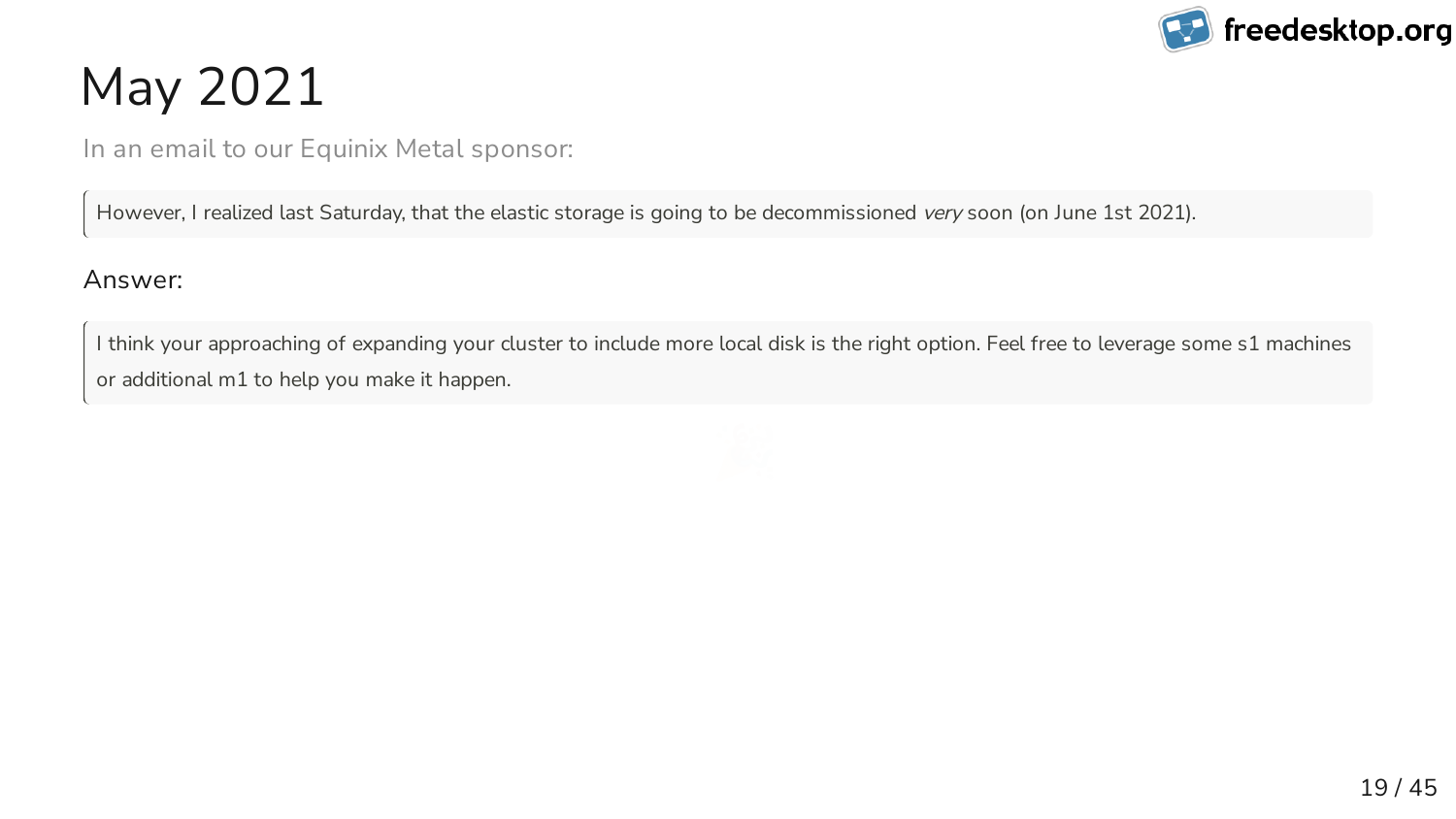# May 2021: new prototype

- 6 machines (3 servers + 3 agents)  $\blacksquare$
- k3s-HA  $\blacksquare$
- kube-vip
- BGP
- fully deployed with a Python script
- MinIO cluster for serving the artifacts  $\mathcal{L}_{\mathcal{A}}$
- dedicated elastic IPs for GitLab and other services

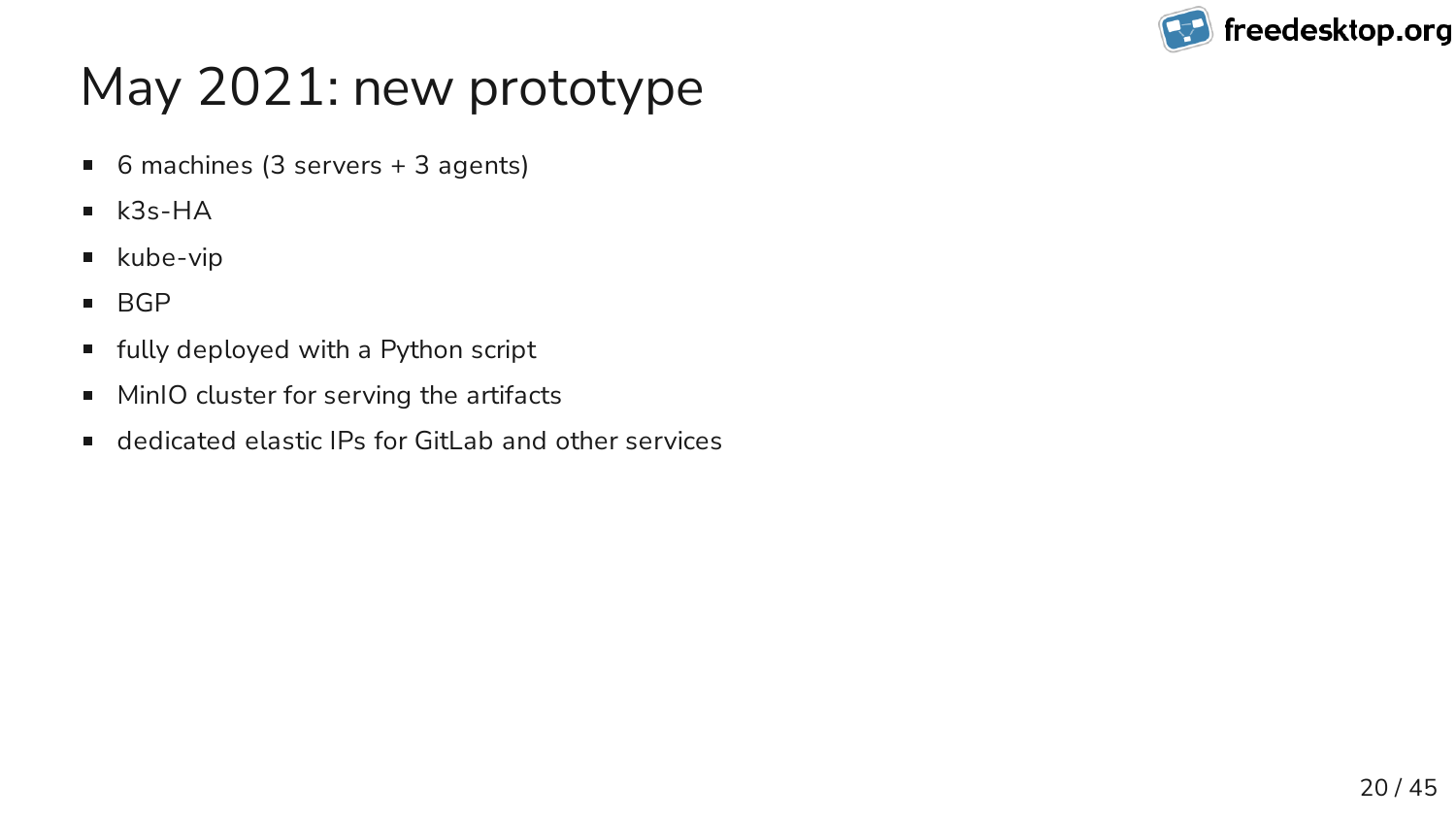# May 24 2021: new cluster in production

- git migration couple of weeks before
- shutdown, db migration, back up  $\mathcal{L}_{\mathcal{A}}$
- $\blacksquare$
- MinIO immediately started to show weaknesses (artifacts)  $\mathcal{L}_{\mathcal{A}}$
- go back to drawing board
- selected Ceph Object Storage as a replacement  $\mathcal{L}_{\mathcal{A}}$
- put it in prod after one week

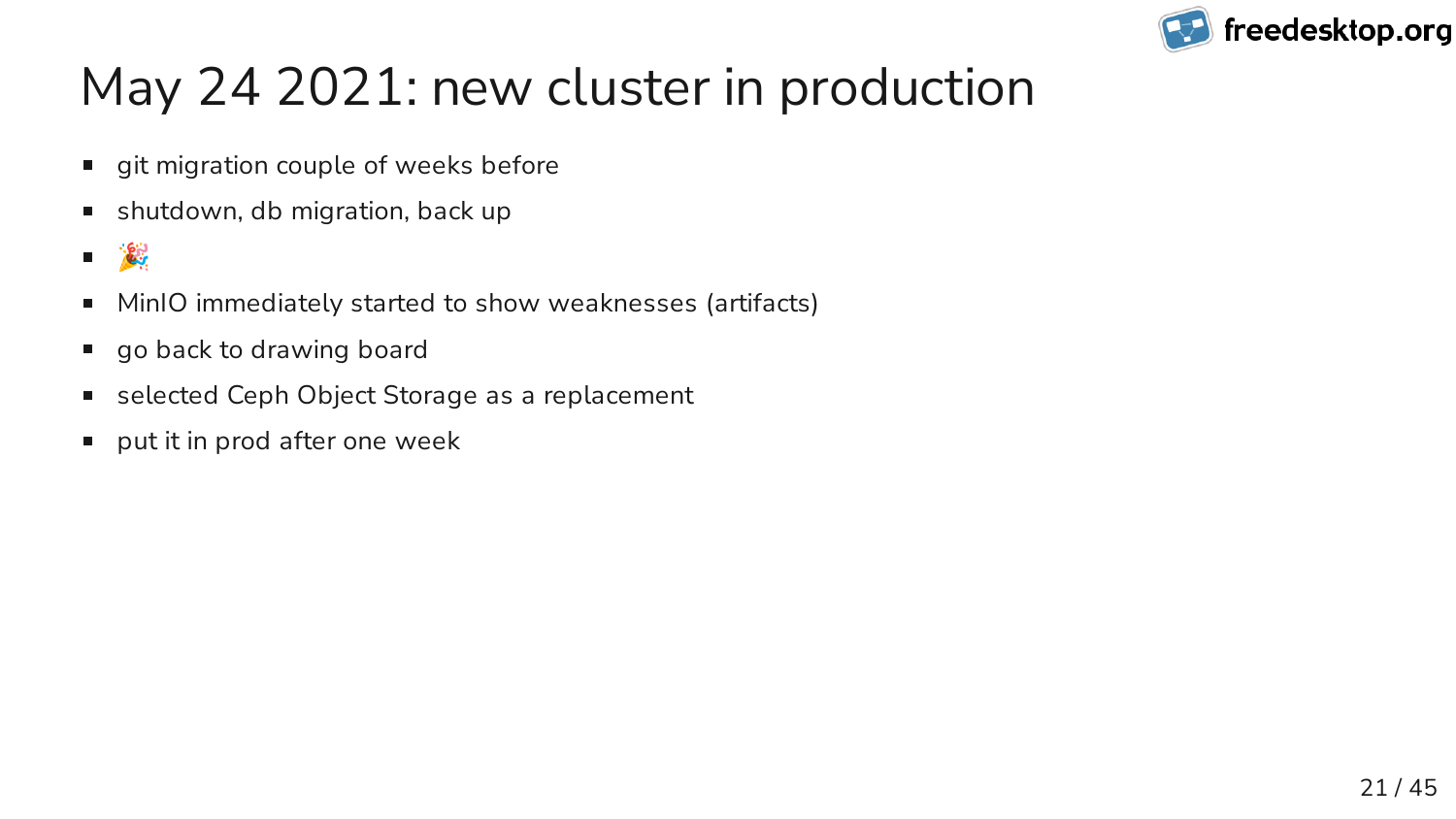### First week of June 2021

- **Exercise** cluster back up
- we lost all of our artifact data for the previous week
- seems much better now

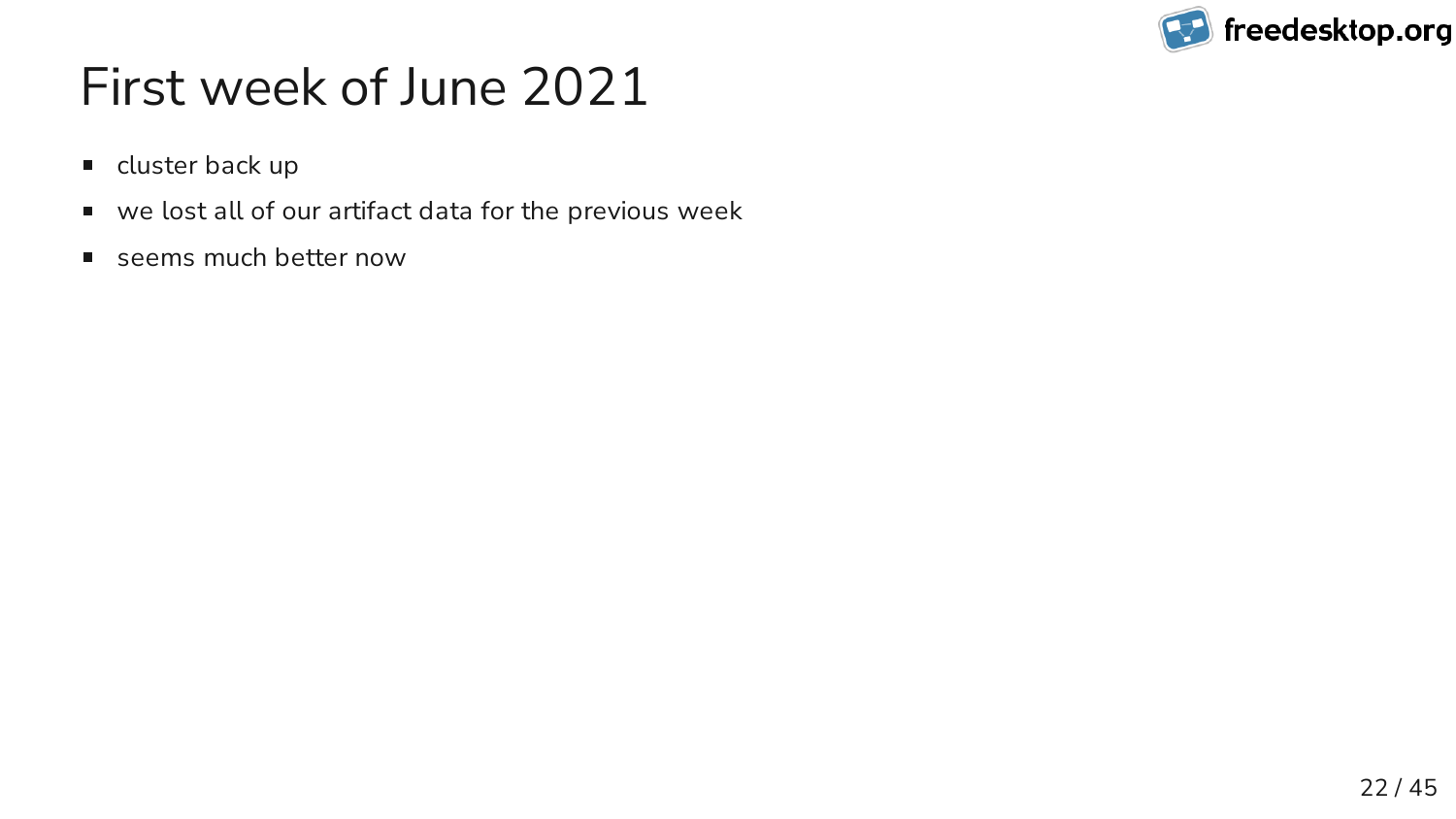### Second migration





| <b>Promotions and others</b> | $\downarrow$ Subtotal |
|------------------------------|-----------------------|
| \$0.00                       | \$30,097.09           |

| \$1700.66 |
|-----------|
| \$1192.14 |
| \$1232.31 |
| \$1076.71 |
| \$953.04  |
| \$799.05  |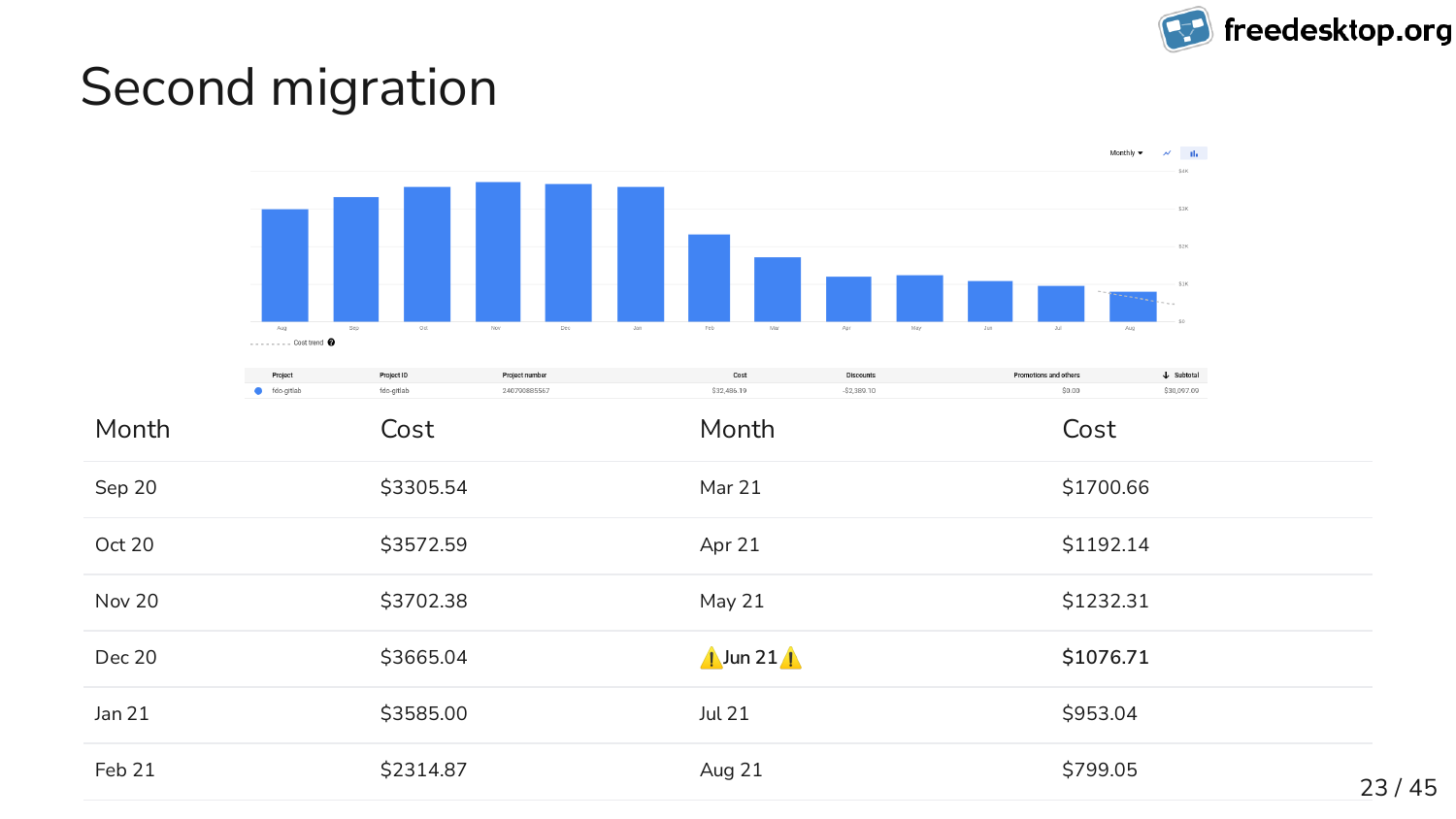### Next step: reduce the registry cost

- **deployed a docker cache** 
	- registry-mirror.freedesktop.org
- fdo runners on Equinix Metal are told to use the cache
- does not work completely as expected  $\overline{\phantom{a}}$
- sub-\$1000 a month

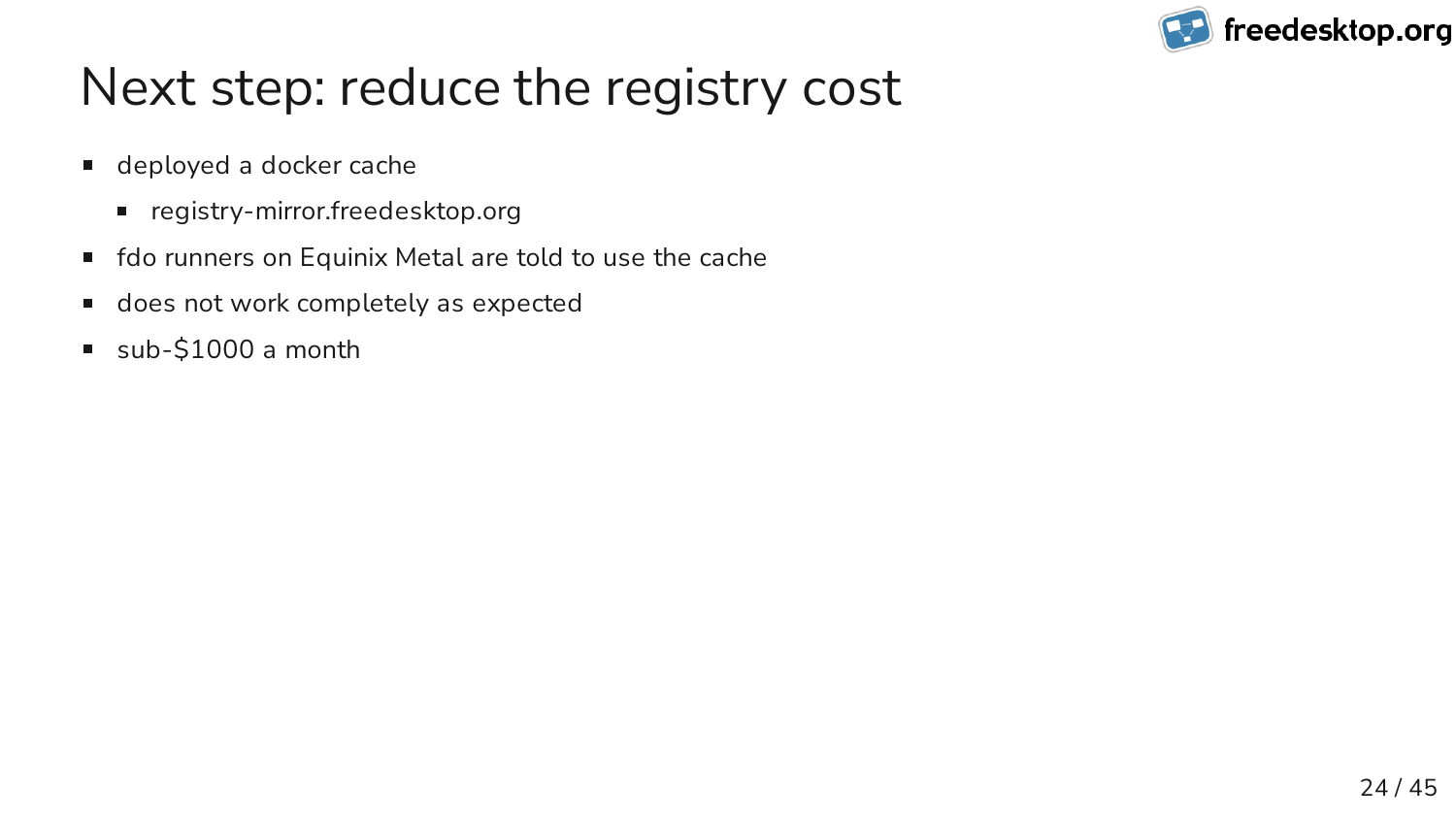### What now?

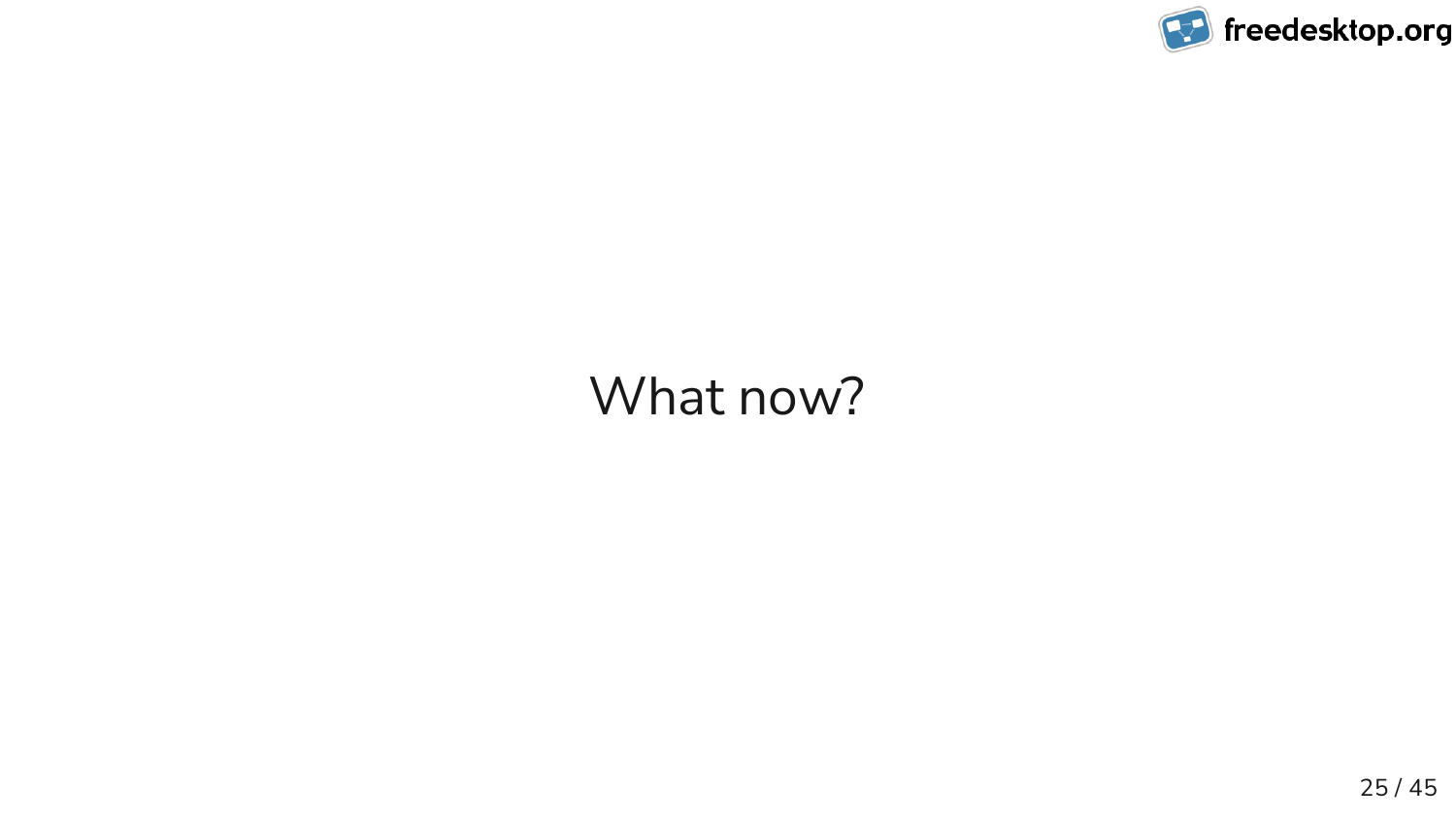### Machines sponsored by Equinix Metal

| operation             | #            | type            | proc                                                    | ram   | disk                                                                  |
|-----------------------|--------------|-----------------|---------------------------------------------------------|-------|-----------------------------------------------------------------------|
| k8s cluster           |              | 3 c2.medium.x86 | $1 \times$ AMD EPYC 7401P 24-Core<br>Processor @ 2.0GHz | 64GB  | $2 \times 120GB$ SSD + 2 $\times$<br>480GB SSD                        |
|                       | 3            | s1.large.x86    | 2 x Intel Xeon E5-2620V4<br>@2.1GHz                     | 256GB | $2 \times 480$ GB SSD + $12 \times 2TB$<br>$HDD + 1 \times 128GB$ SSD |
| runner                | 3            | m1.xlarge.x86   | $2 \times$ Intel Xeon E5-2650 v4<br>@2.2GHz             | 256GB | $6 \times 480GB$ SSD                                                  |
|                       |              | c2.large.arm    | $1 \times$ Ampere eMAG 8180 32-<br>core $@3.0Ghz$       | 128GB | $1 \times 480$ GBSSD                                                  |
| minio-<br>packet.fd.o | $\mathbf{1}$ | m1.xlarge.x86   | $2 \times$ Intel Xeon E5-2650 v4<br>@2.2GHz             | 256GB | $6 \times 480GB$ SSD                                                  |

monthly cost:

~\$12,700 (sponsored)

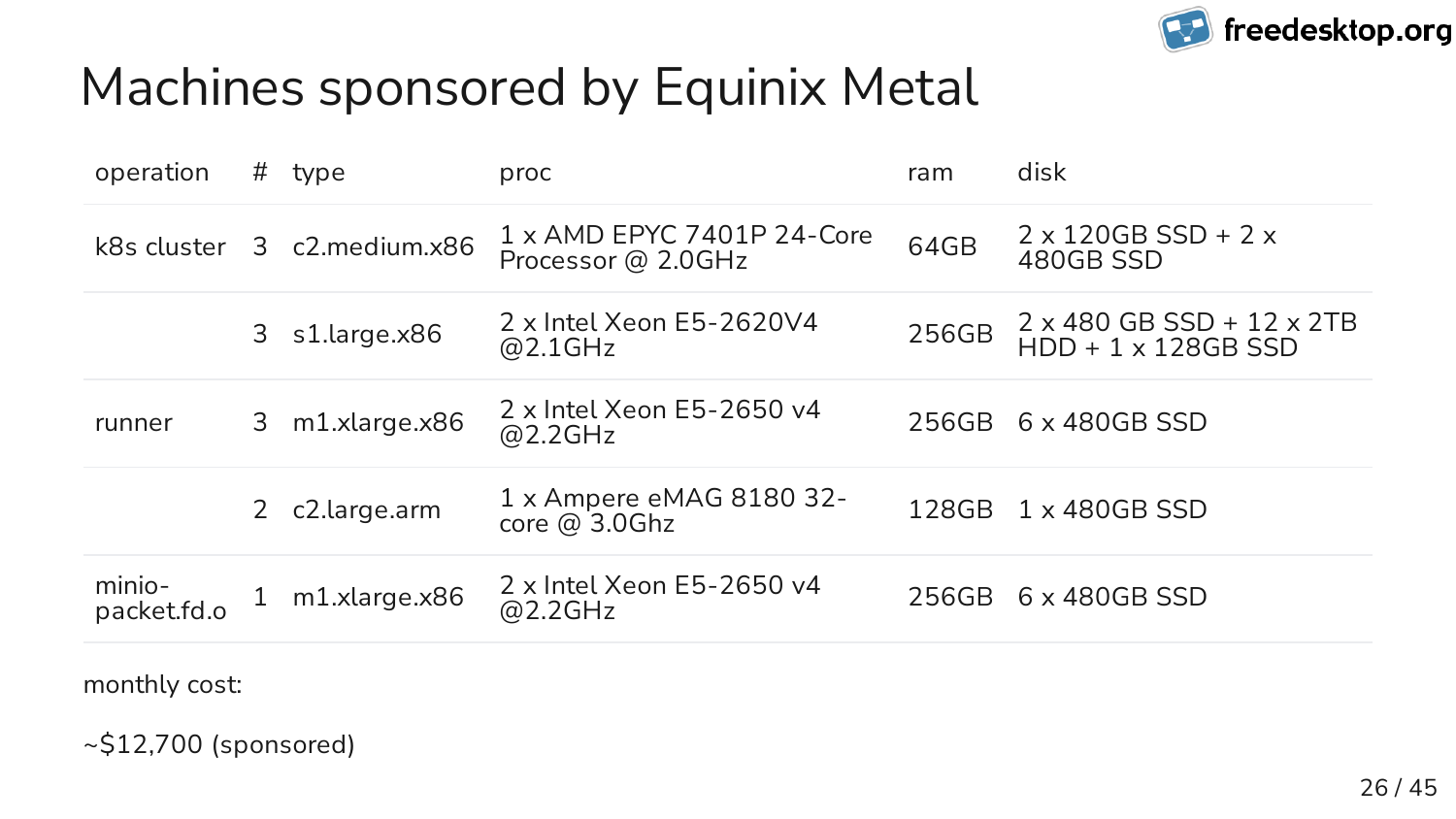### Current issues

- logging/metrics not really stable  $\blacksquare$
- we still have a lot of 502s
- can we ditch entirely GCS for registry?
- integrate minio-packet.freedesktop.org into the cluster
- include runners in the cluster  $\blacksquare$

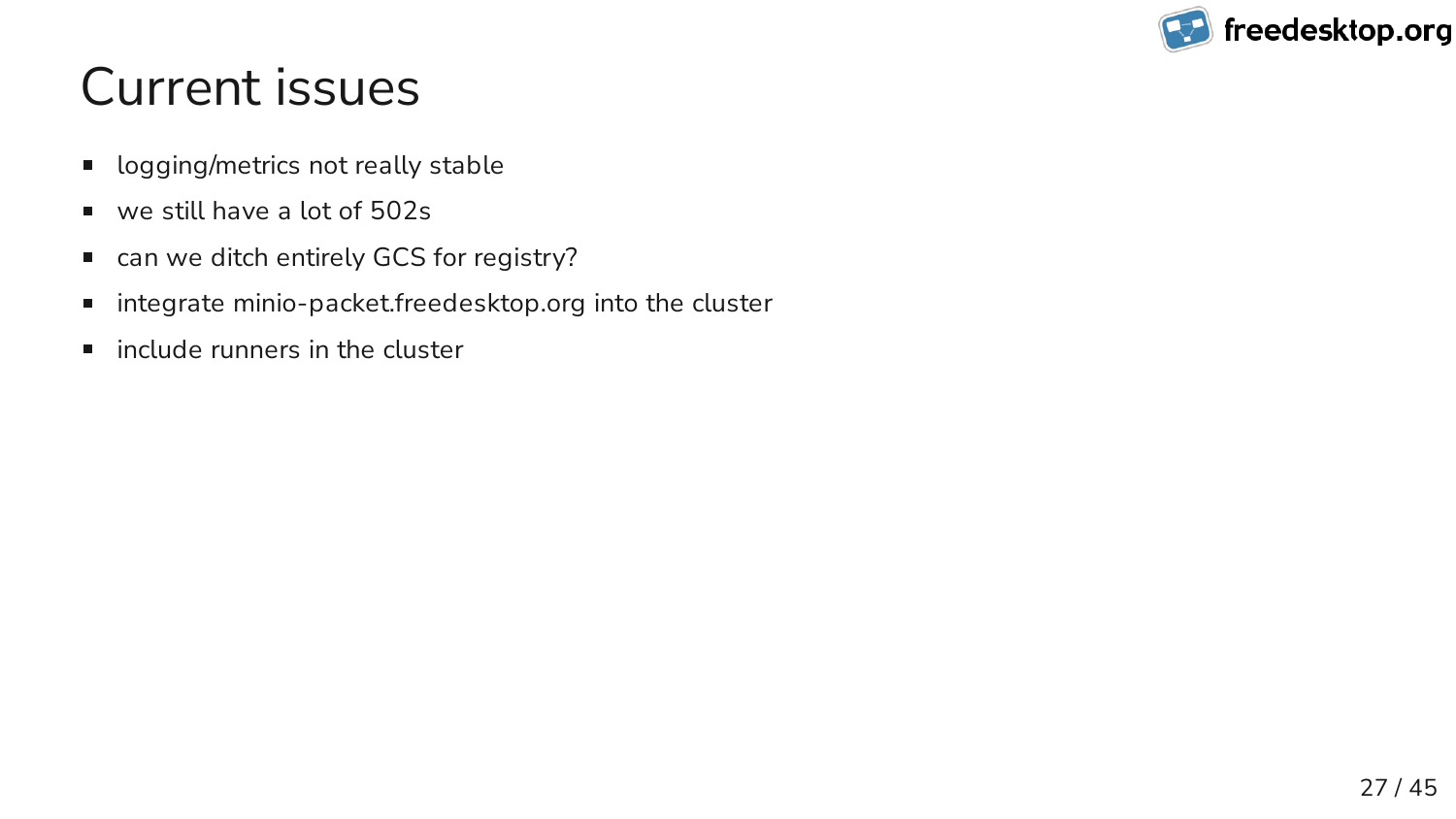### Current issues

- logging/metrics not really stable  $\blacksquare$
- we still have a lot of 502s  $\mathbb{R}^n$
- can we ditch entirely GCS for registry?  $\mathbb{Z}^2$
- integrate minio-packet.freedesktop.org into the cluster  $\mathbb{Z}^2$
- include runners in the cluster  $\mathbb{R}^n$

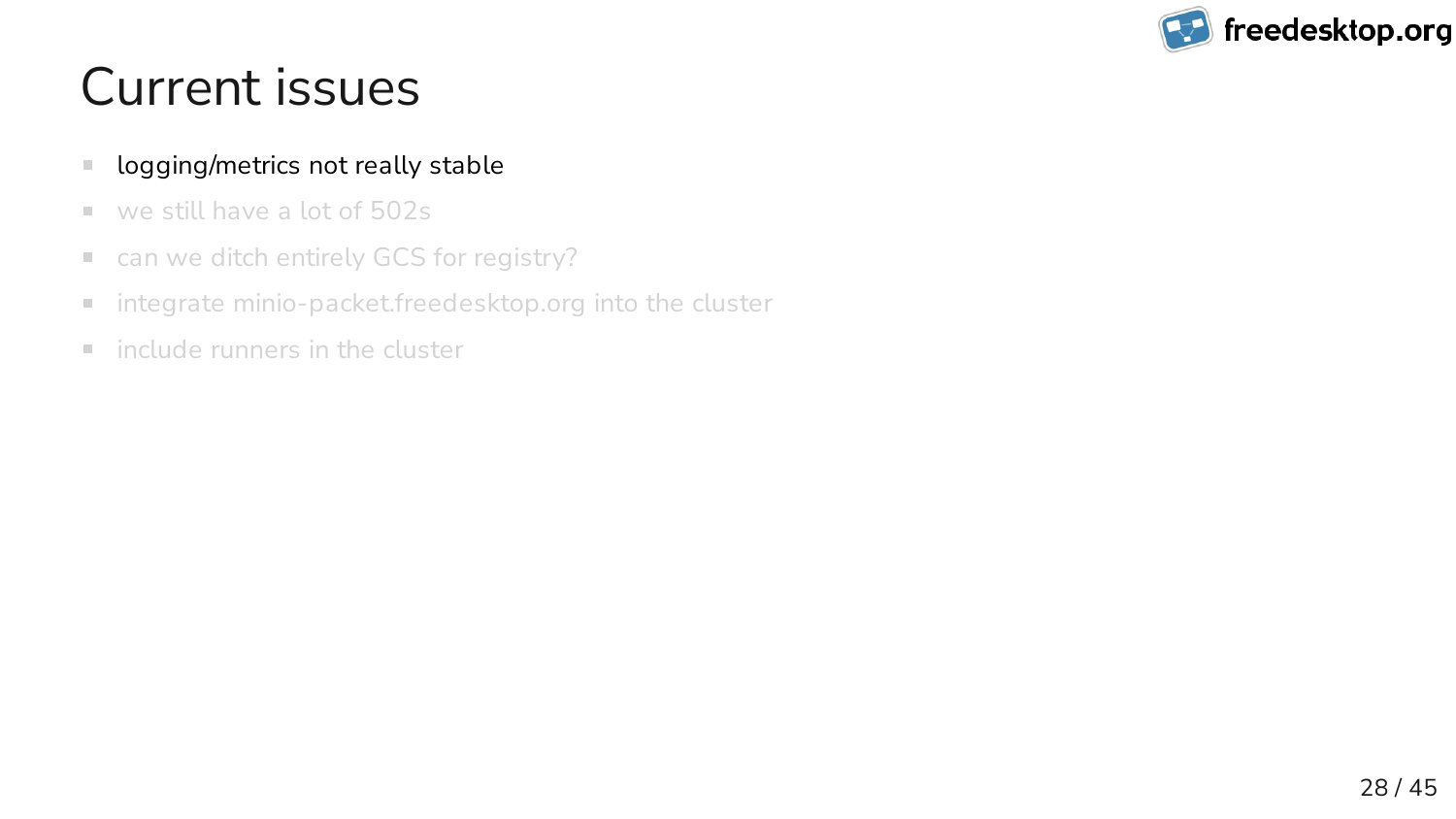## Logging/metrics not really stable

- deployed beginning of Sep 21 loki to replace Elastic Search  $\blacksquare$
- still need to implement data retention rules

Summary:

■ in progress, but seems to be better now



#### 29 / 45

#### THE ADMIN IS NOT HAPPY :(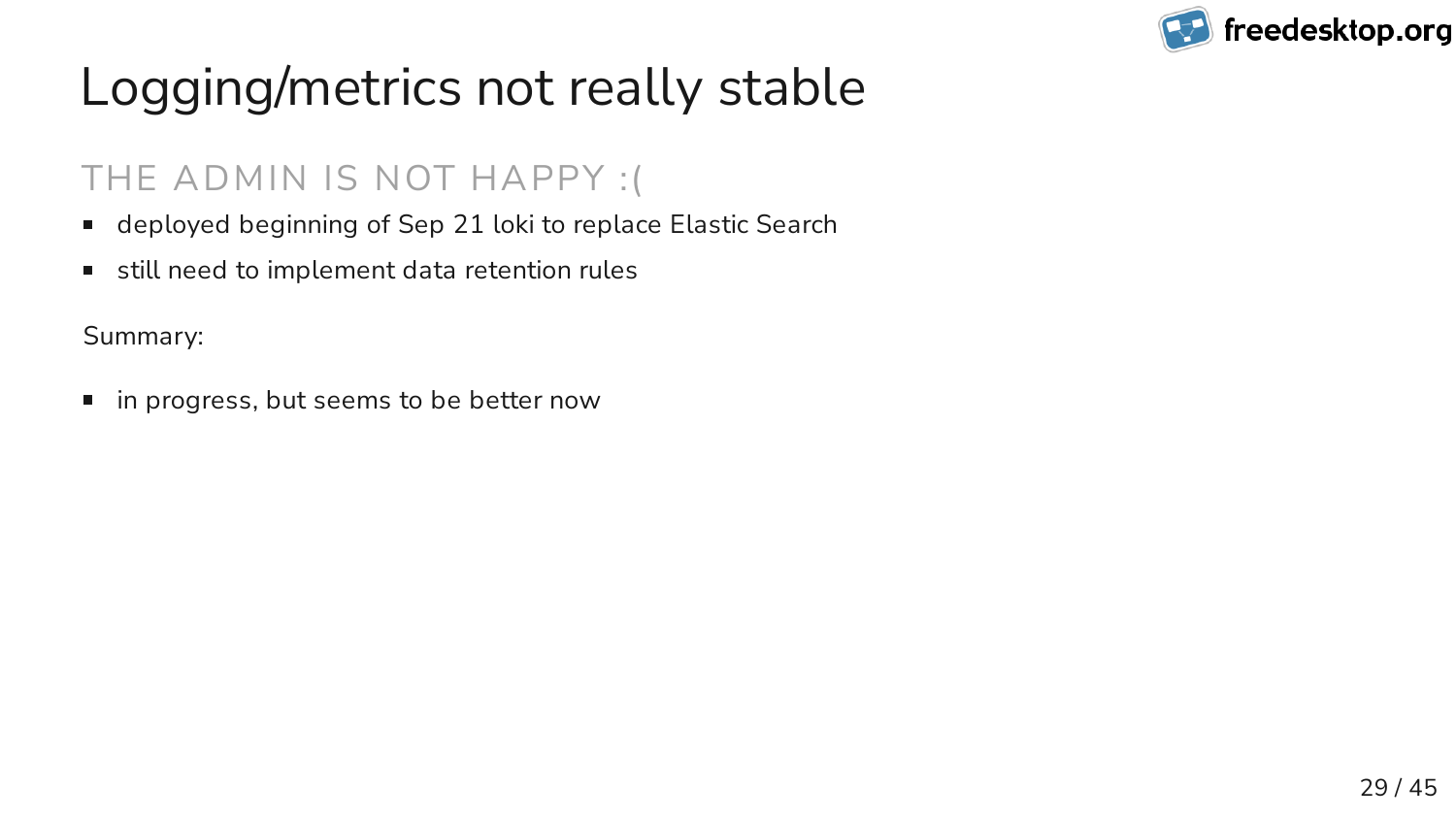## Current issues

- logging/metrics not really stable  $\Box$
- we still have a lot of 502s  $\mathcal{L}_{\mathcal{A}}$
- can we ditch entirely GCS for registry?  $\mathcal{L}_{\mathcal{A}}$
- integrate minio-packet.freedesktop.org into the cluster  $\mathbb{Z}^2$
- include runners in the cluster  $\mathbb{R}^n$

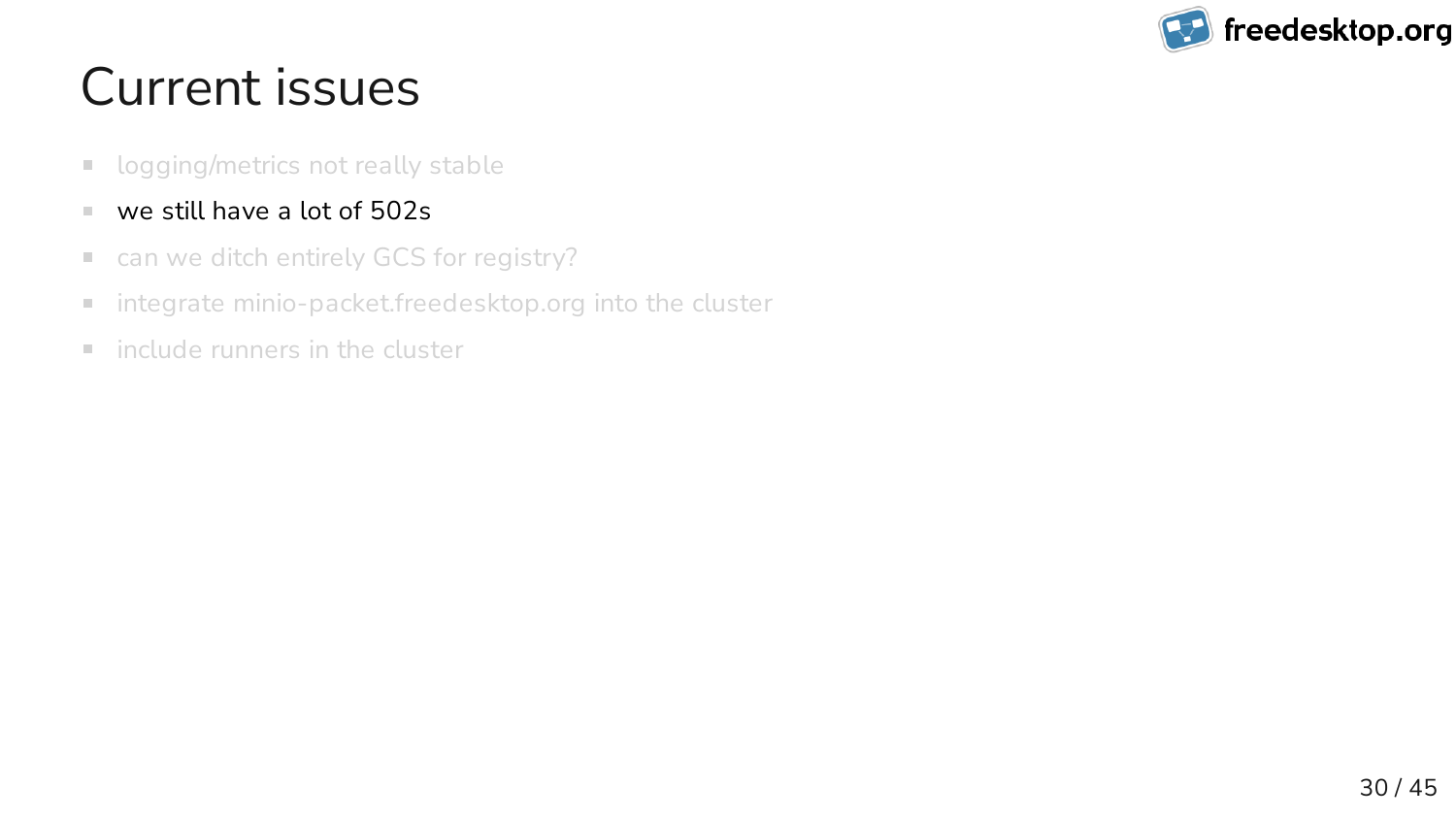# We still have (had?) a lot of 502s

- seems to be related to network  $\mathcal{L}_{\mathcal{A}}$ 
	- a heavy traffic on Object Storage tends to kill some disks
	- wireguard seems to be a good candidate for messing up the network
- or Ceph



#### 31 / 45

#### THE COMMUNITY IS (WAS) NOT HAPPY :(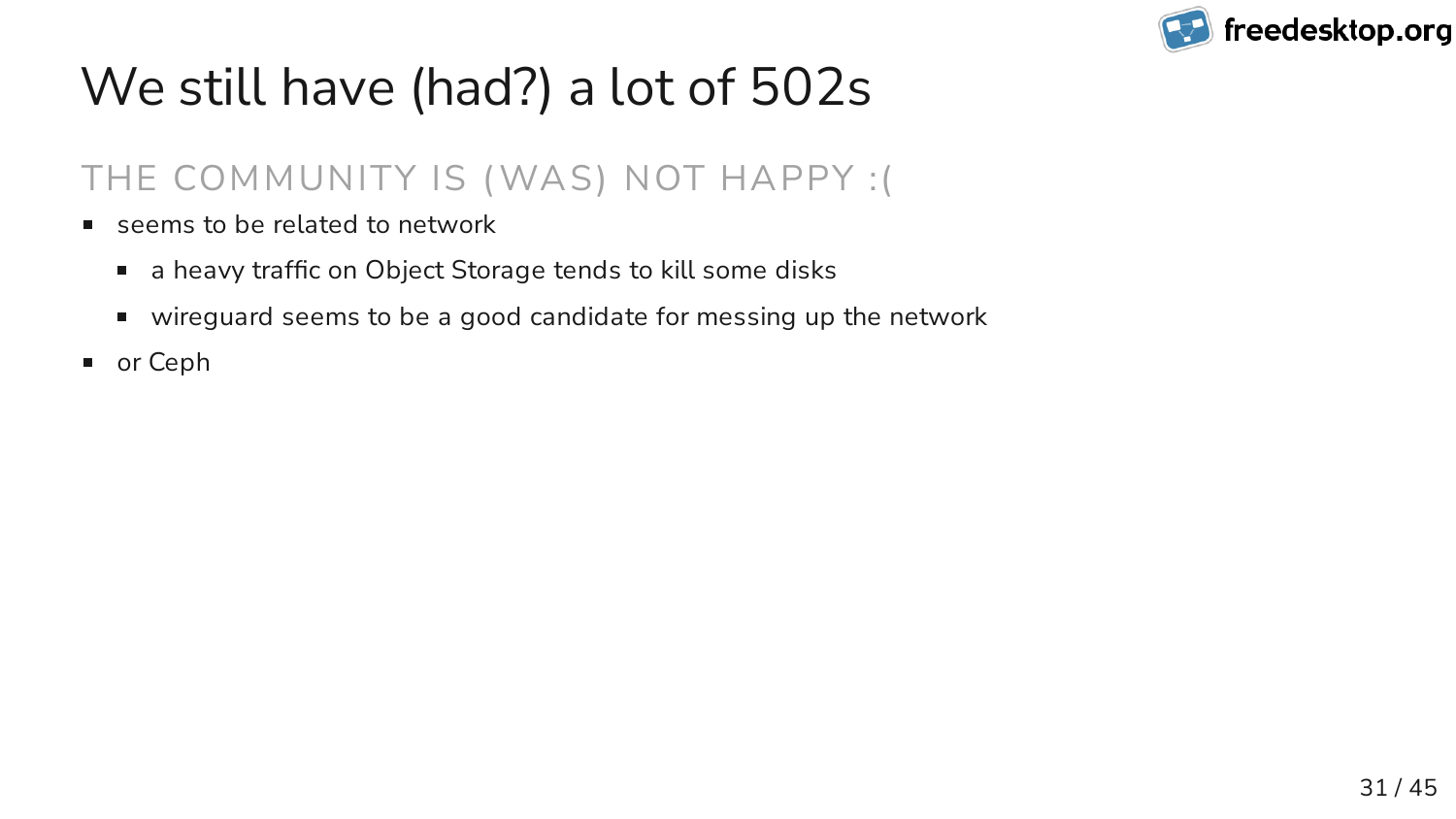# We still have (had?) a lot of 502s (2/3)

#### What if it is network related?:

- create VLANs on Equinix Metal just for kubernetes  $\blacksquare$
- remove wireguard for the cluster and rely on the VLAN for privacy  $\Box$
- see if that helps  $\overline{\phantom{a}}$
- need help  $\Box$



Planned actions: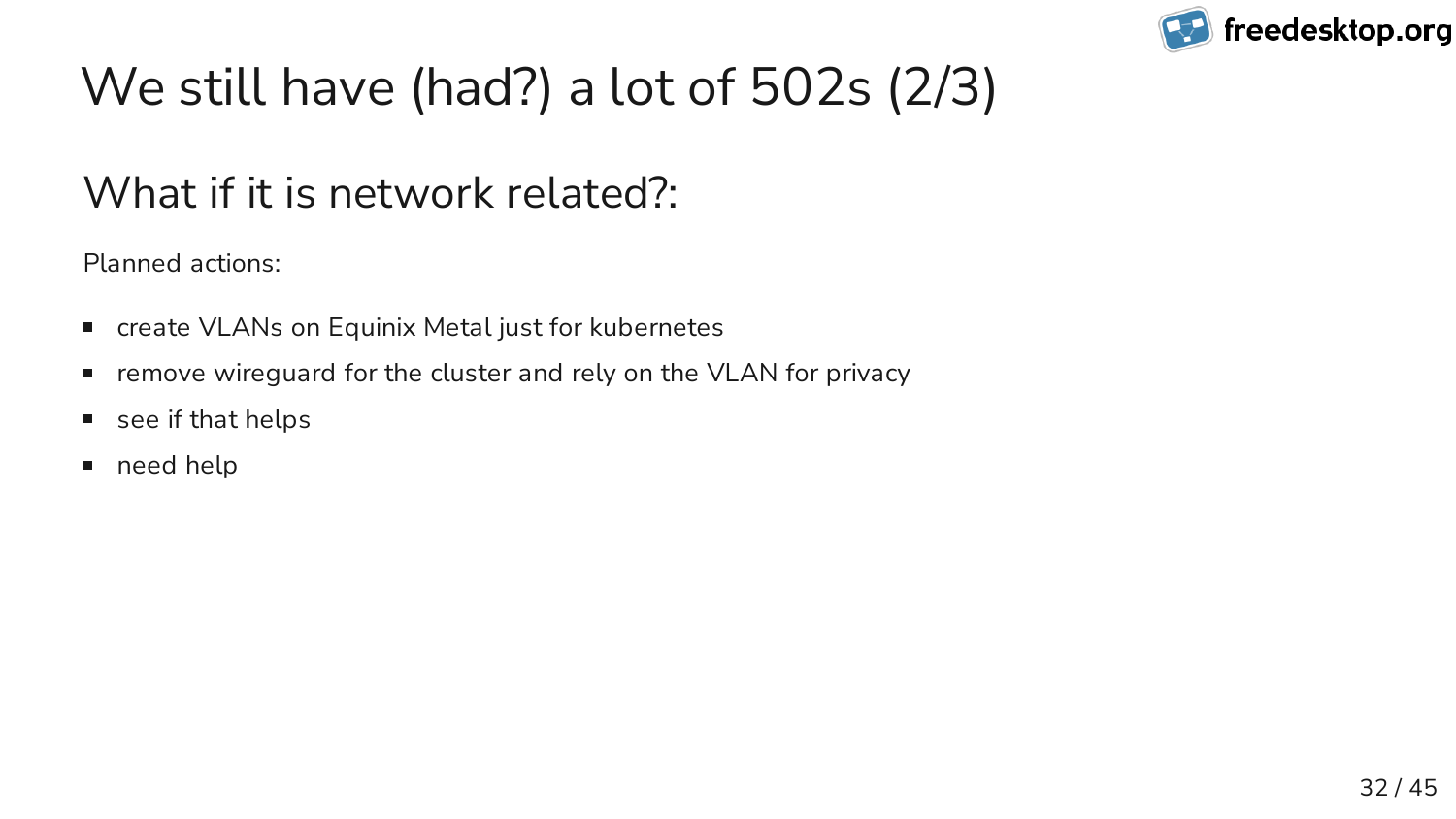# We still have (had?) a lot of 502s (3/3)

#### What if it is Ceph related?:

- done  $\left( \left\langle \cdot \right\rangle$  this is a facepam emoji):
	- tweaked the memory requests and limits for Ceph disks

Results are promising:

- 27 errors in the past 8 days
	- (last OOM event gave 35,142 errors over 30 minutes)  $\Box$

But I still want the network to be done!

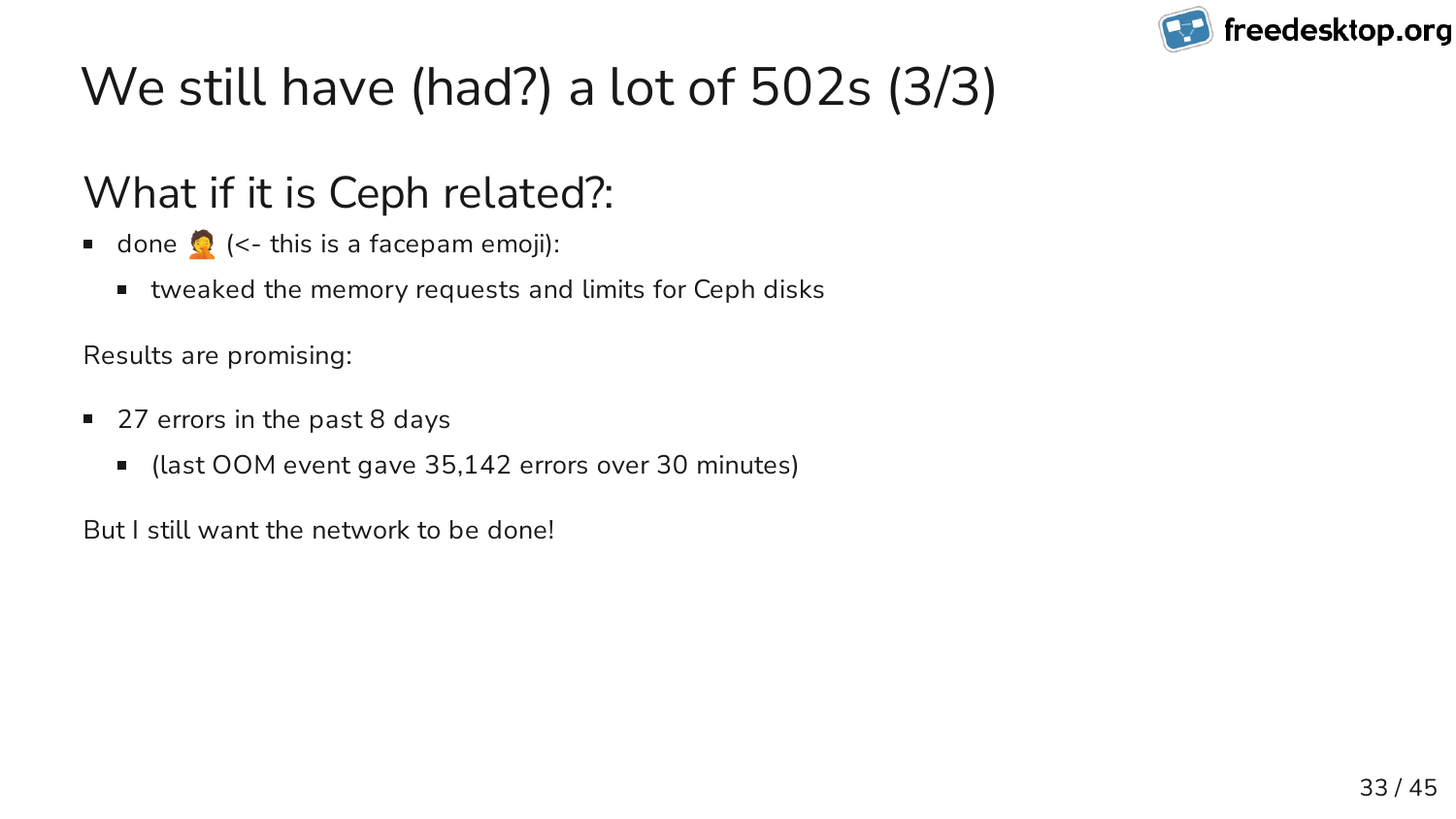## Current issues

- logging/metrics not really stable  $\Box$
- we still have a lot of 502s  $\mathbb{R}^n$
- can we ditch entirely GCS for registry?  $\Box$
- integrate minio-packet.freedesktop.org into the cluster  $\Box$
- include runners in the cluster  $\mathbb{R}^n$

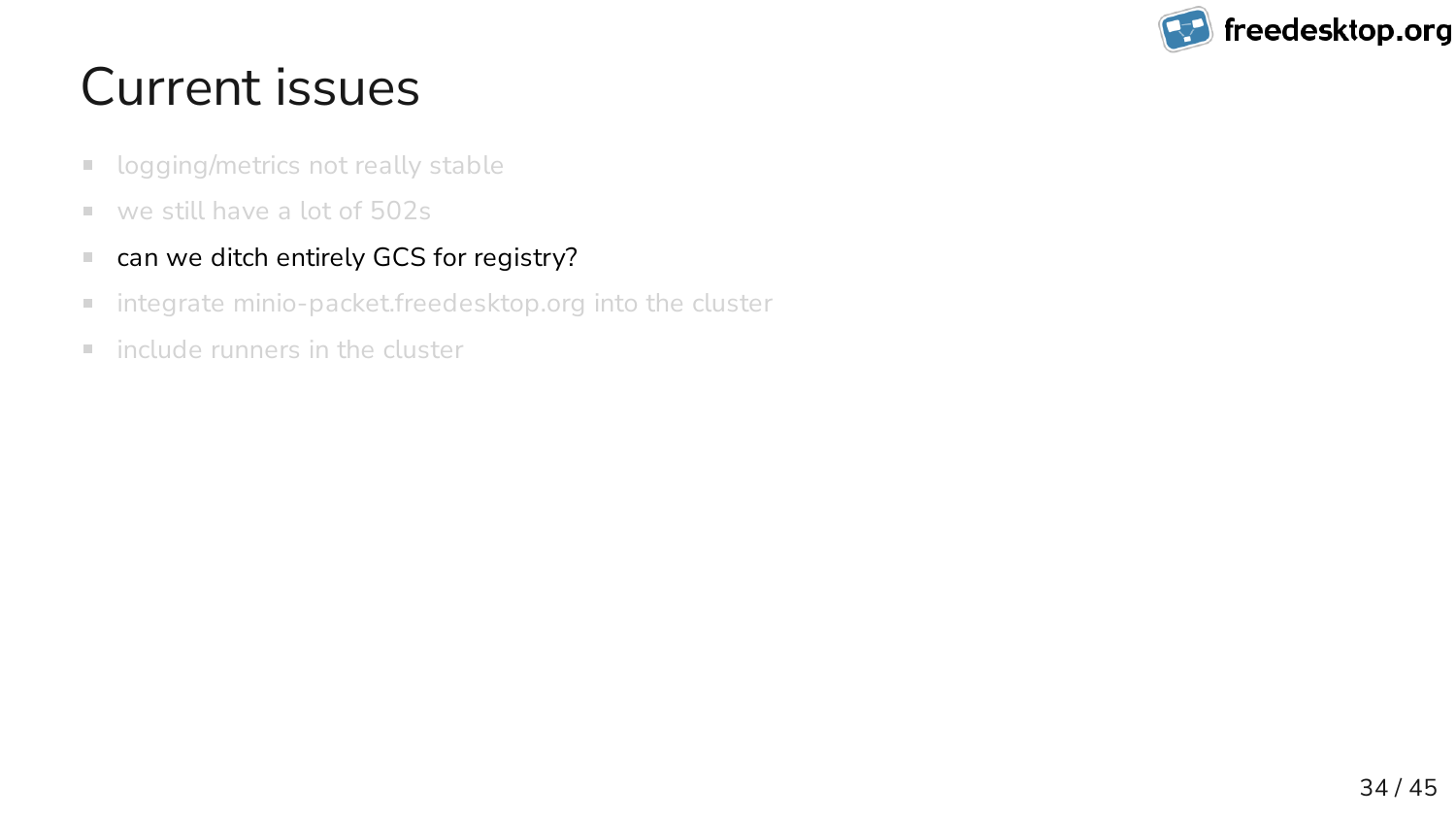## Can we ditch entirely GCS for registry?

- scheduled for late 2021, if time permits and if GitLab manages to enable that
- scripts needed to chose which images are still valid (help needed)  $\mathcal{L}_{\mathcal{A}}$



- in theory yes, but…
	- last year: 6TB
	- today: 10TB
- ongoing plan from GitLab to change the registry architecture (use of a proper db, gc while running)
- once that is in place, a registry migration will be required
- we'll use that oportunity to bring back our data

Summary:

35 / 45

#### THE ROAD TO \$0 BILL ( THE TREASURER WILL BE HAPPIER)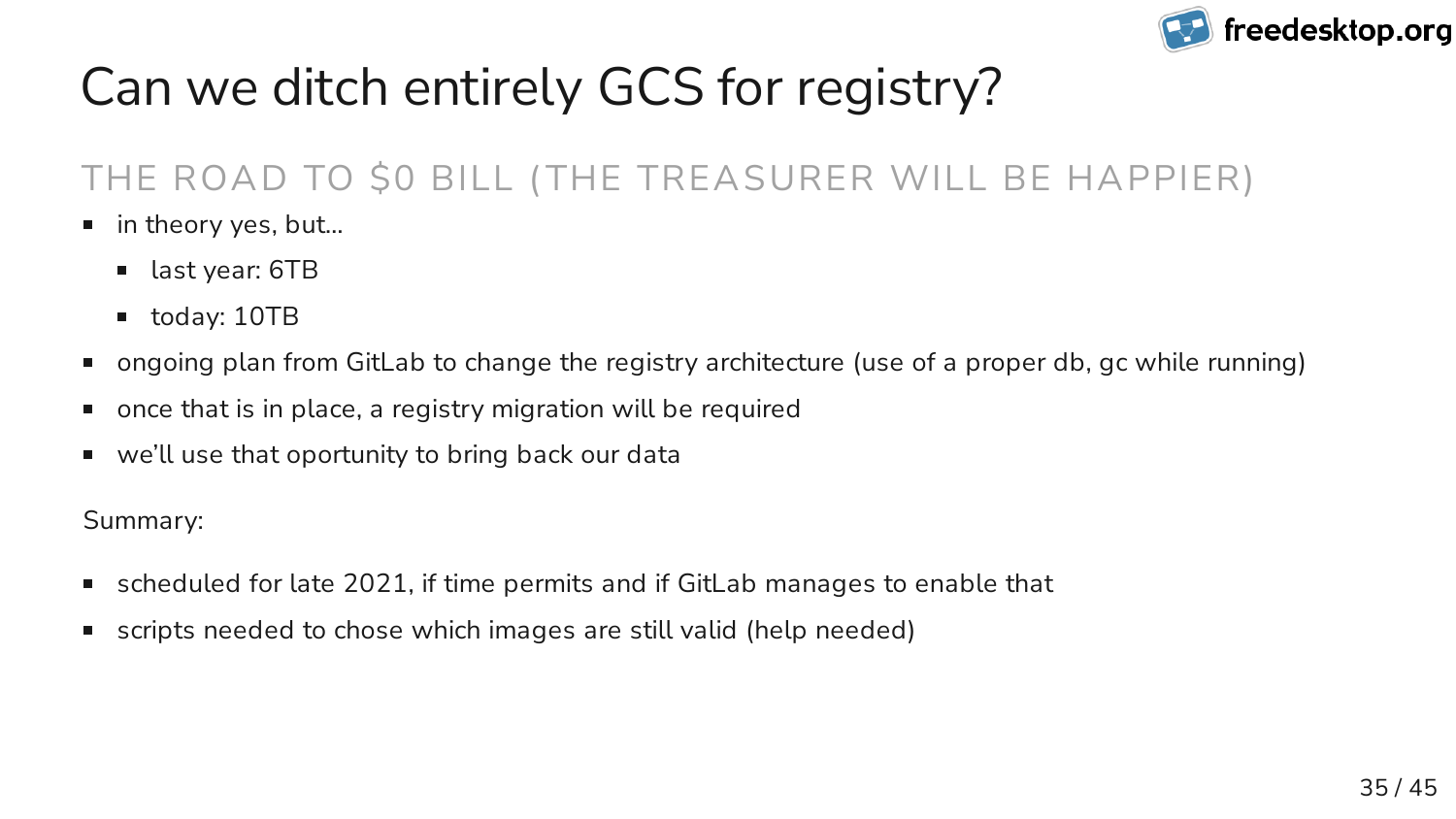## Current issues

- logging/metrics not really stable  $\Box$
- we still have a lot of 502s  $\mathbb{R}^n$
- can we ditch entirely GCS for registry?  $\mathbb{Z}^2$
- integrate minio-packet.freedesktop.org into the cluster  $\mathcal{L}_{\mathcal{A}}$
- include runners in the cluster  $\mathbb{R}^n$

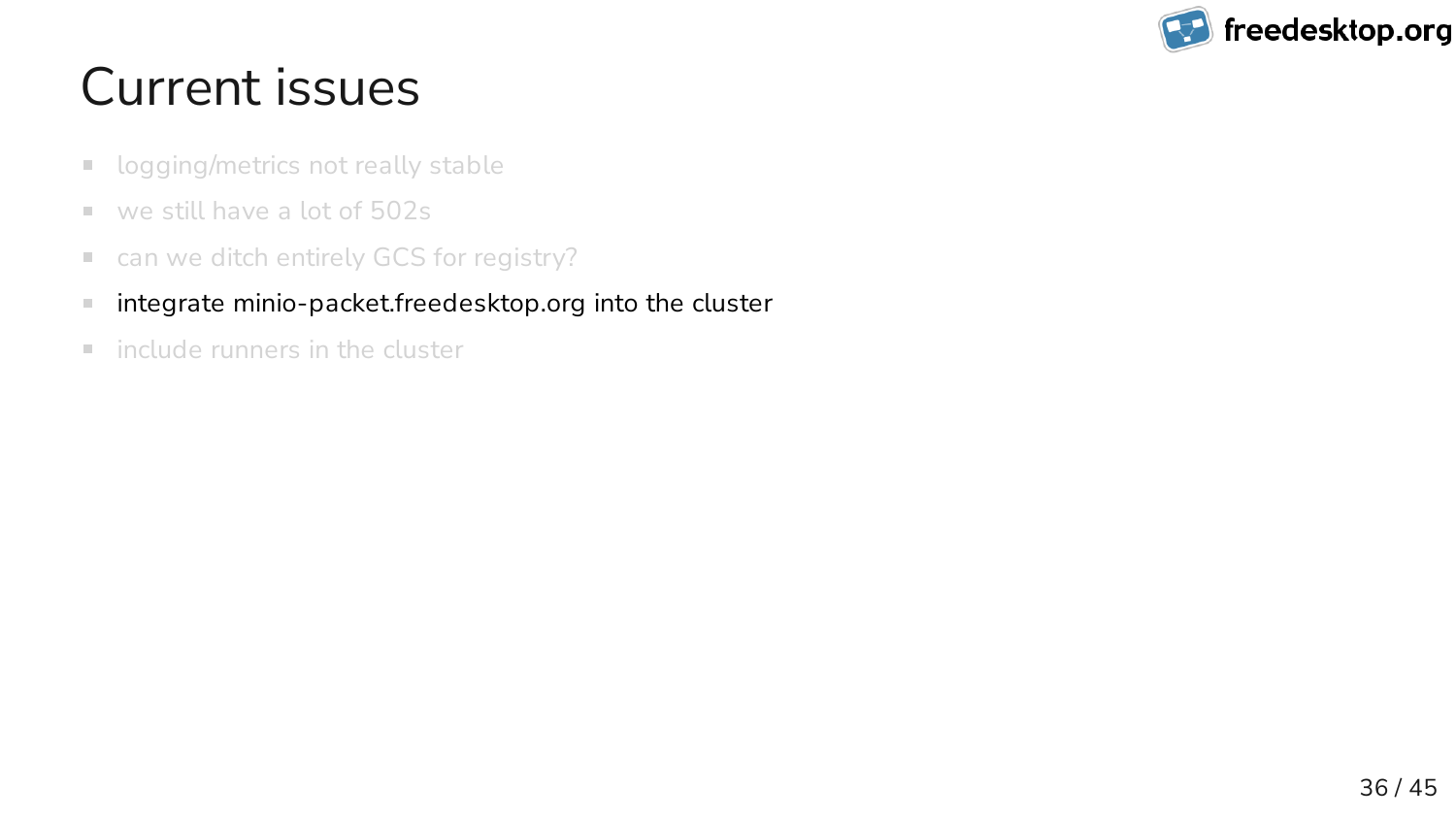### Machines sponsored by Equinix Metal

| operation             | # | type            | proc                                                    | ram   | disk                                                                  |
|-----------------------|---|-----------------|---------------------------------------------------------|-------|-----------------------------------------------------------------------|
| k8s cluster           |   | 3 c2.medium.x86 | $1 \times$ AMD EPYC 7401P 24-Core<br>Processor @ 2.0GHz | 64GB  | $2 \times 120GB$ SSD + 2 $\times$<br>480GB SSD                        |
|                       | 3 | s1.large.x86    | $2 \times$ Intel Xeon E5-2620V4<br>@2.1GHz              | 256GB | $2 \times 480$ GB SSD + $12 \times 2TB$<br>$HDD + 1 \times 128GB$ SSD |
| runner                |   | 3 m1.xlarge.x86 | $2 \times$ Intel Xeon E5-2650 v4<br>@2.2GHz             | 256GB | $6 \times 480GB$ SSD                                                  |
|                       |   | c2.large.arm    | 1 x Ampere eMAG 8180 32-<br>core @ 3.0Ghz               | 128GB | $1 \times 480$ GBSSD                                                  |
| minio-<br>packet.fd.o |   | m1.xlarge.x86   | $2 \times$ Intel Xeon E5-2650 v4<br>@2.2GHz             | 256GB | $6 \times 480GB$ SSD                                                  |

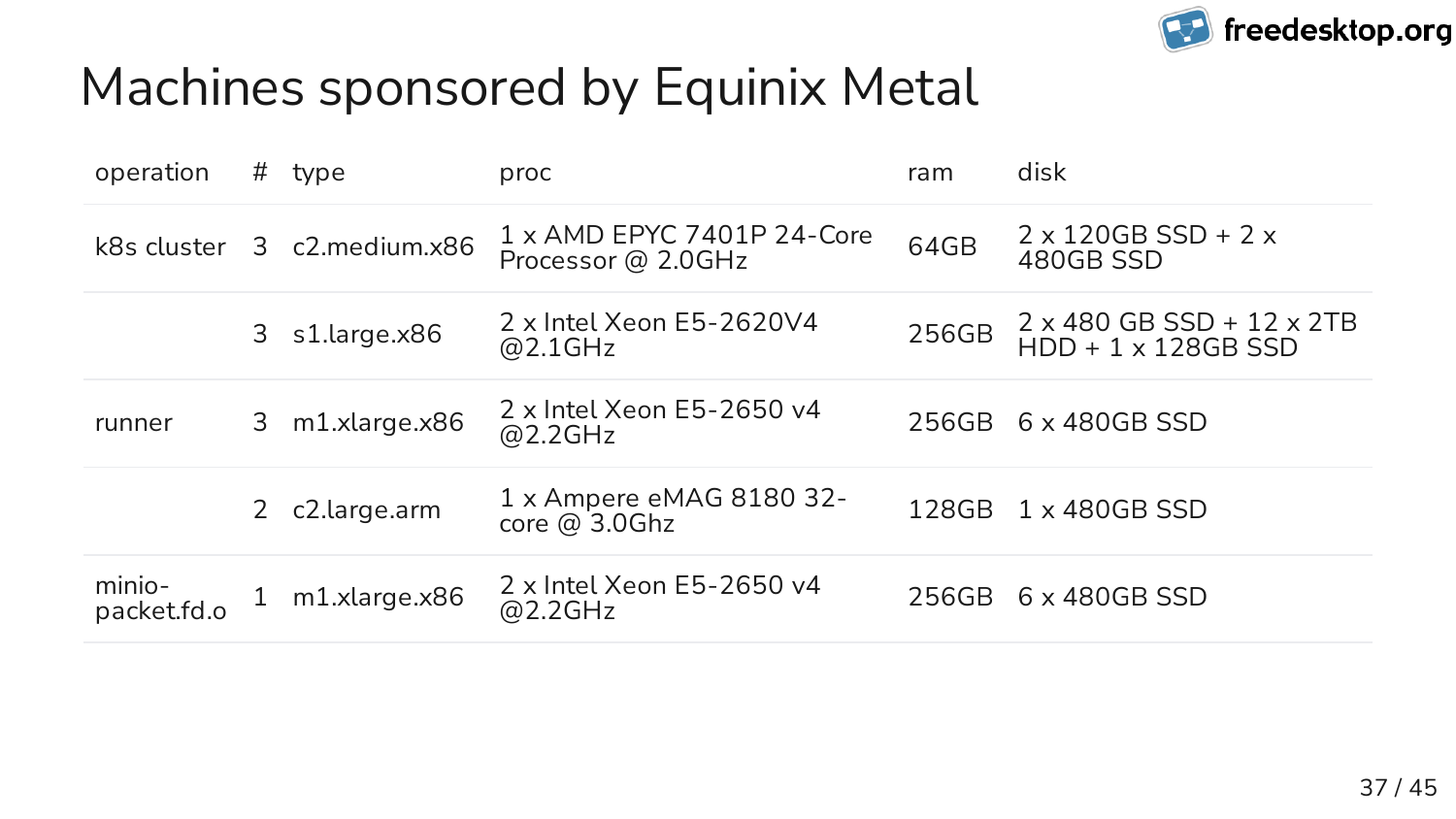### Integrate minio-packet.fd.o into the cluster

- still in a separate m1xl machine  $\Box$
- use MinIO + OPA  $\overline{\phantom{a}}$

#### MORE CI!!!

- MinIO on the new cluster doesn't work  $\blacksquare$
- Ceph Storage can not work with GitLab JWT tokens
- OPA config is crashing Ceph  $\overline{\phantom{a}}$

So far:

Solution:

- add KeyCloak to convert GitLab token into Keycloak tokens
- add proxy in front of Ceph Object Storage to talk to OPA (Istio?)
- help needed

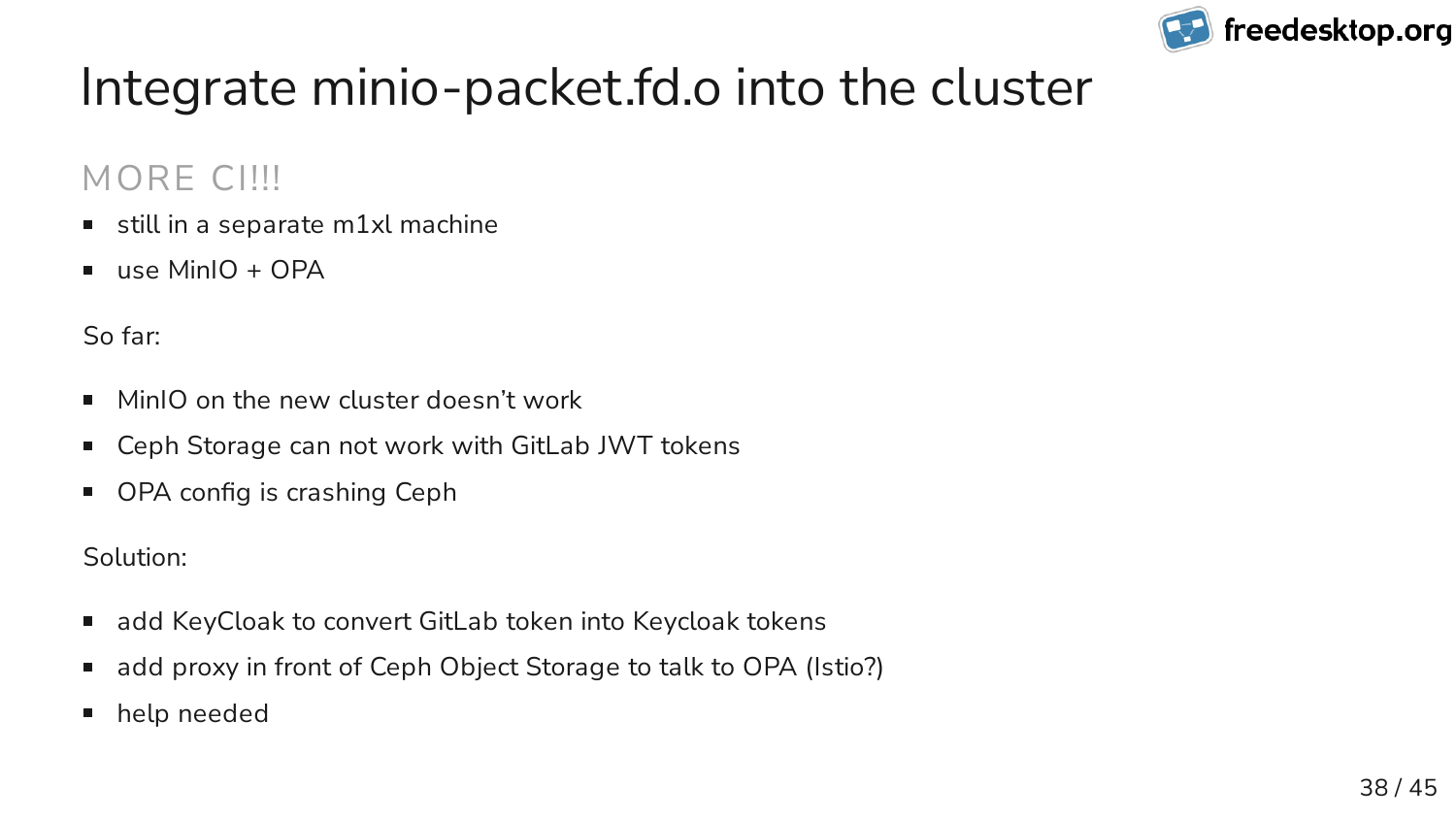## Current issues

- logging/metrics not really stable  $\Box$
- we still have a lot of 502s  $\mathbb{R}^n$
- can we ditch entirely GCS for registry?  $\mathcal{L}_{\mathcal{A}}$
- integrate minio-packet.freedesktop.org into the cluster  $\blacksquare$
- include runners in the cluster  $\mathcal{L}_{\mathcal{A}}$

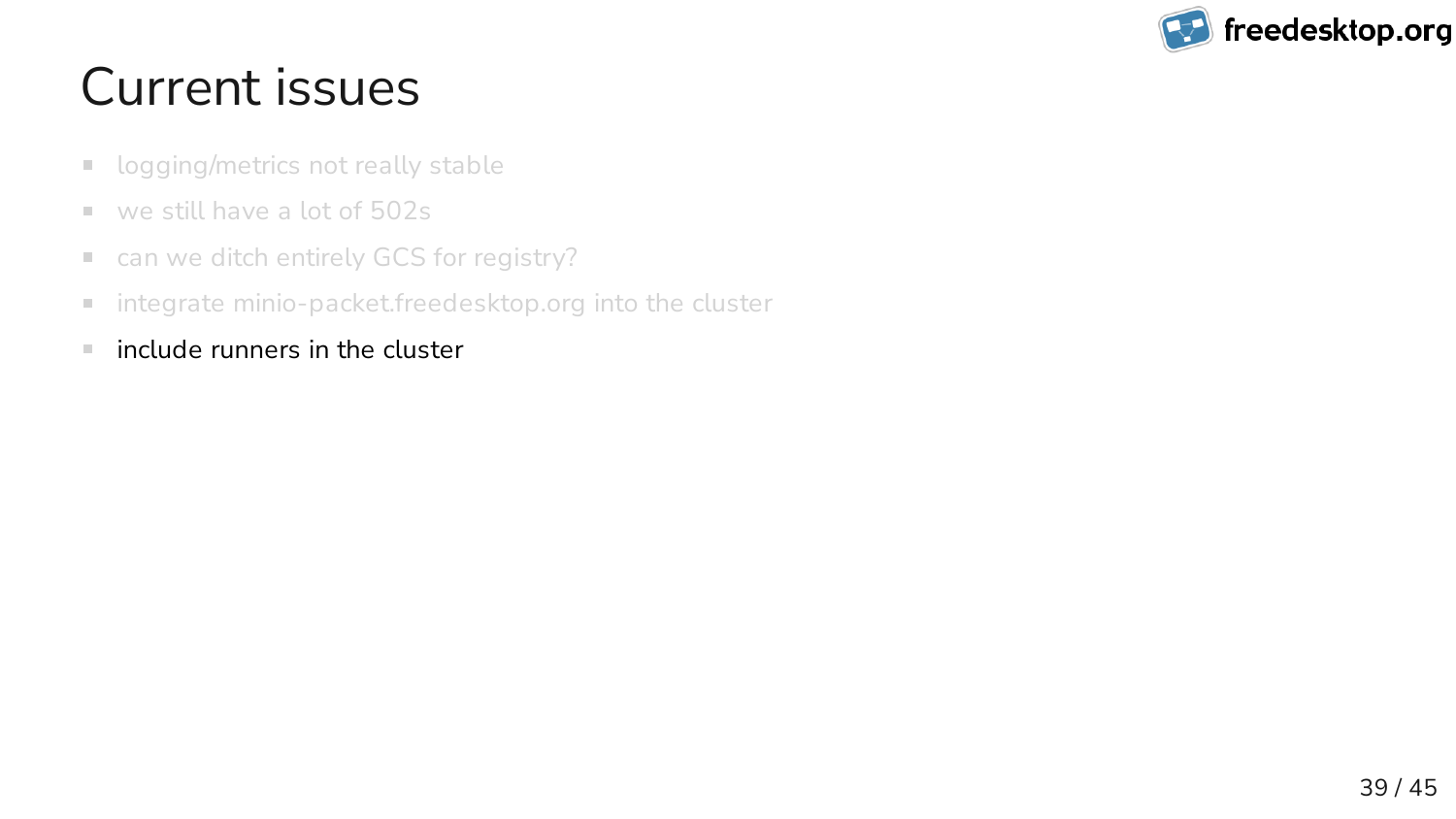### Include runners in the cluster

- runners are still manually administered (automatically deployed though)
	- a change in the config requires manual intervention  $\overline{\mathbb{Z}}$
	- an upgrade requires manual intervention (times 5)  $\Box$
- metrics!  $\blacksquare$



#### why? THE ADMINS WILL BE THANKFUL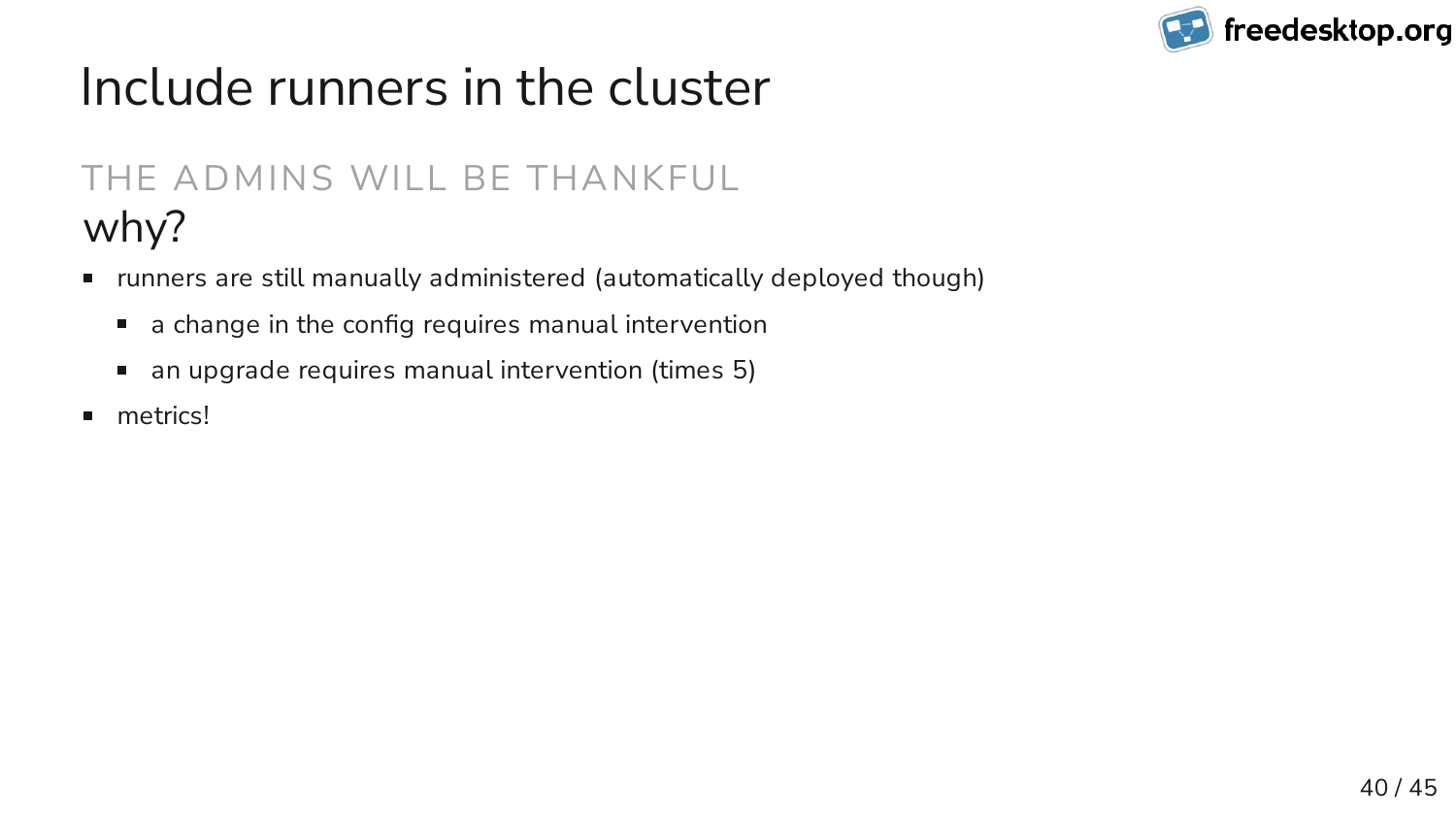### Include runners in the cluster

- write a k8s deployment for them
	- can't use k8s deployment from GitLab
- ensure the runners jobs are on a different VLAN than the main cluster



#### actions needed

#### but? THE ADMINS WILL BE THANKFUL

- can't have privileged runners anymore
	- docker-in-docker will not work in the near future  $\blacksquare$ 
		- **P** please use ci-templates
- need minio-packet.fd.o to release its machine  $\overline{\phantom{a}}$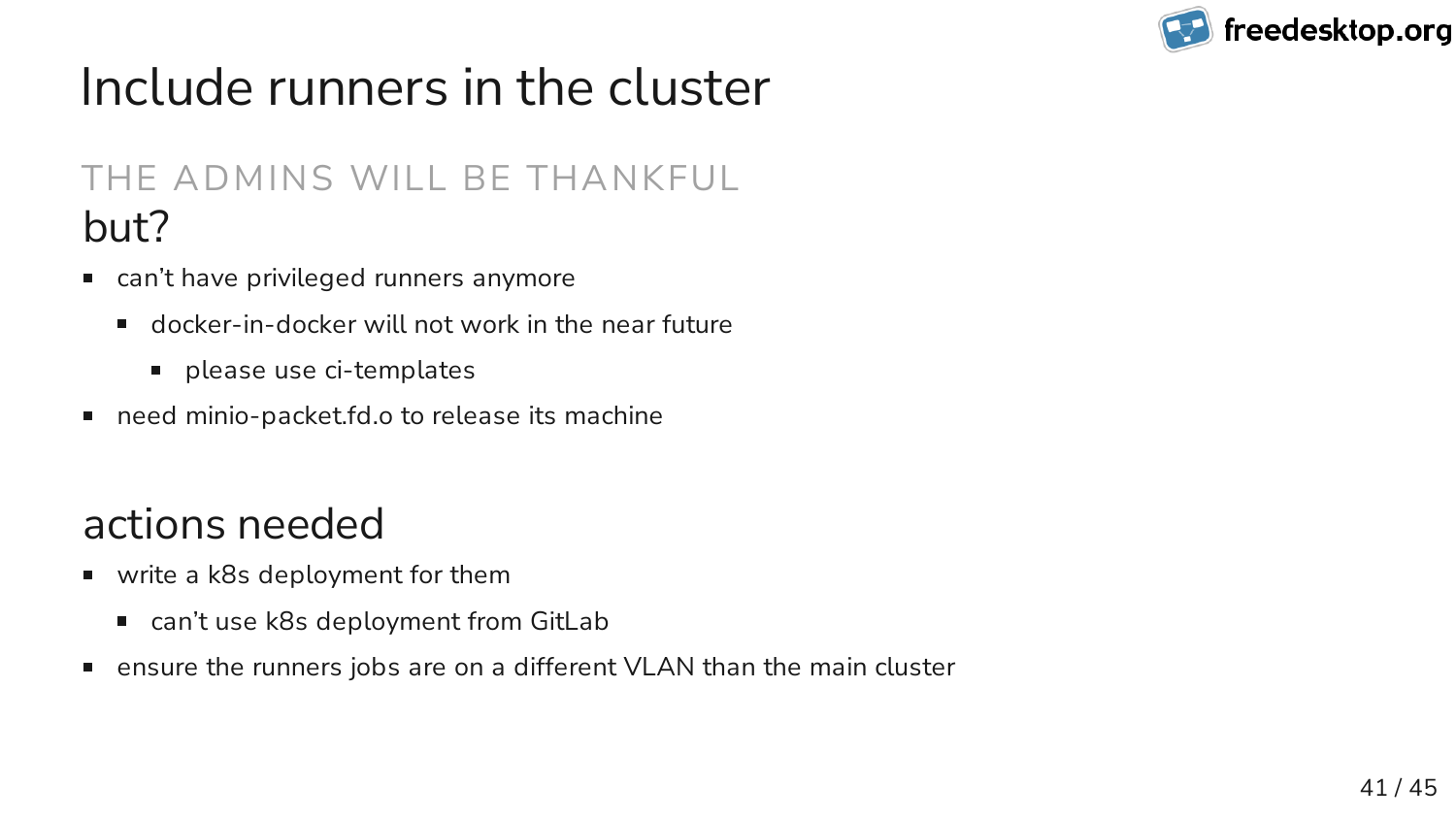### Lessons learned

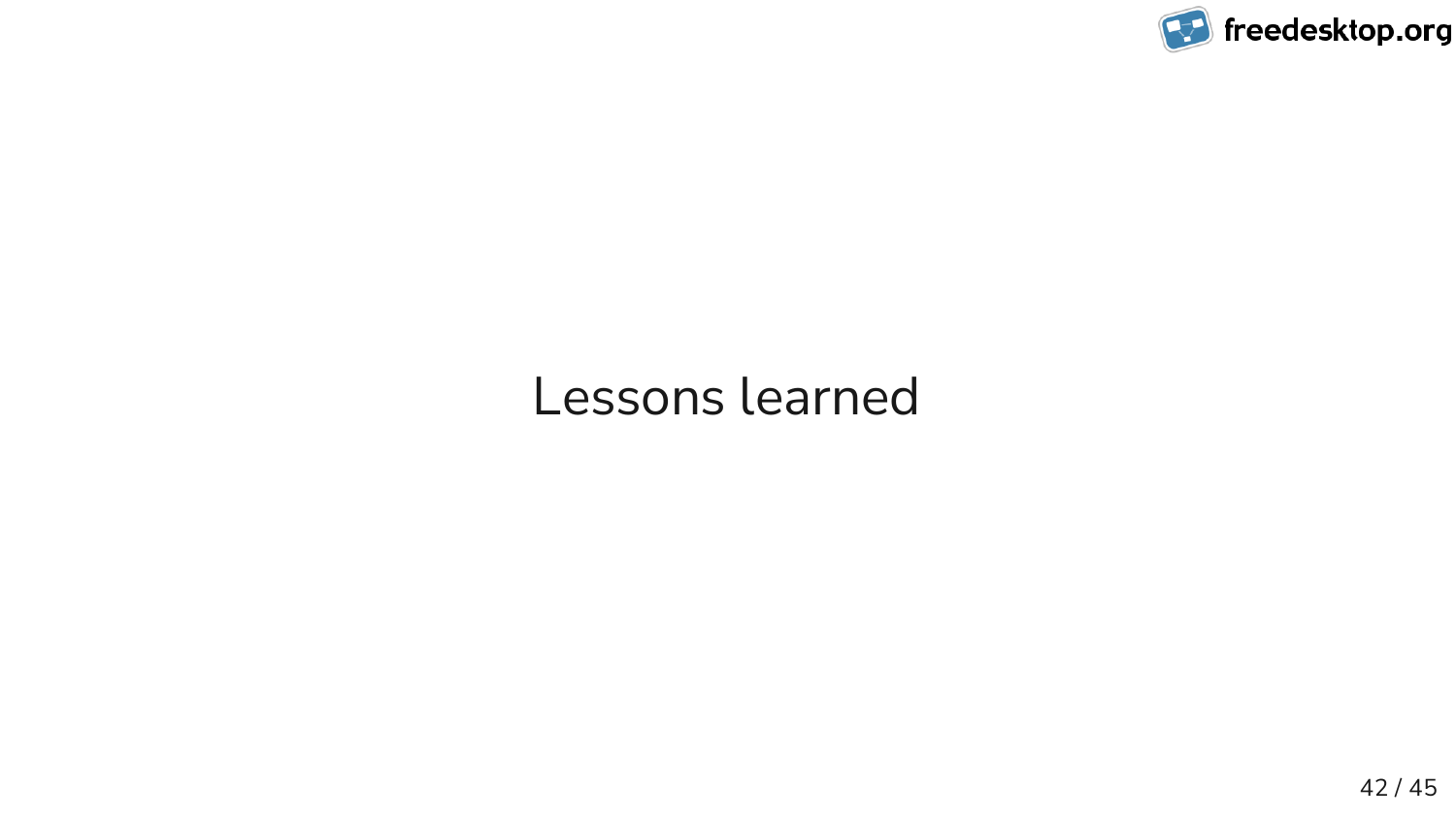### Lessons learned

- GCP gives a lot of benefits
- GCP has a cost
- still not in a perfect cluster environment
- FDO community is awesome
- Equinix Metal is awesome too

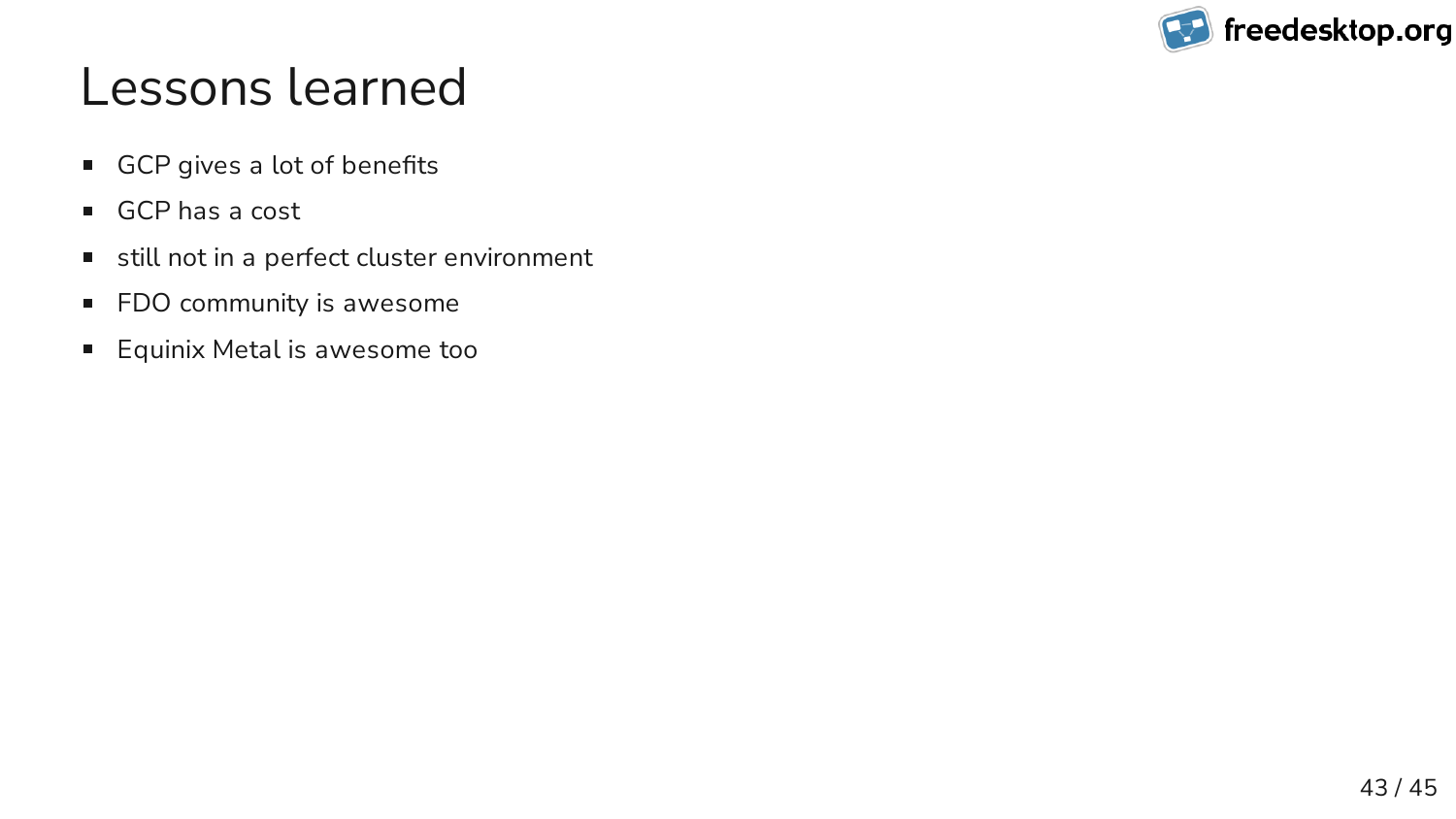Thank you